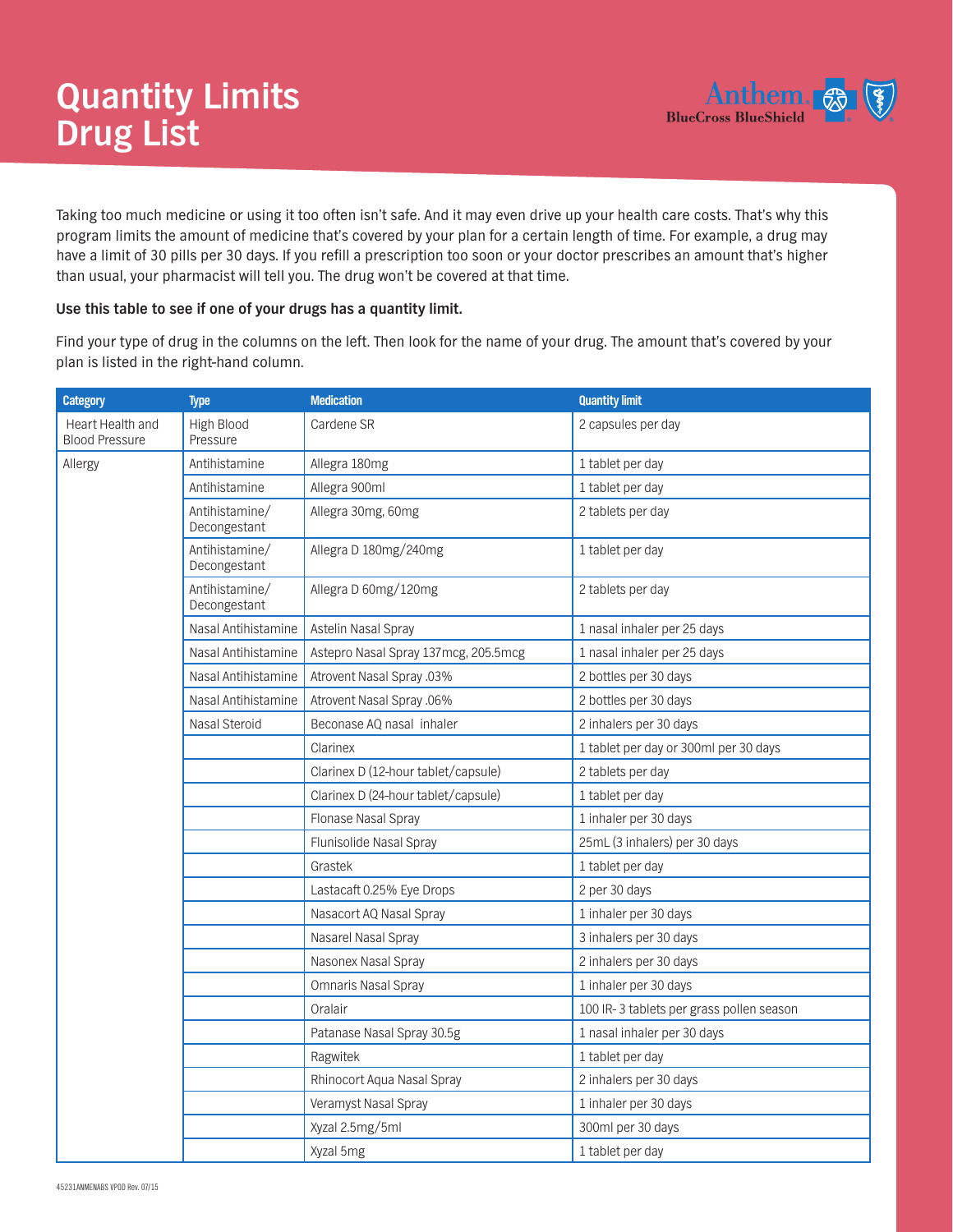| <b>Category</b>                        | <b>Type</b>                    | <b>Medication</b>                                        | <b>Quantity limit</b>                                                                             |
|----------------------------------------|--------------------------------|----------------------------------------------------------|---------------------------------------------------------------------------------------------------|
| Allergy                                |                                | Zyrtec 5mg, 10mg (including chewables)                   | 1 tablet per day                                                                                  |
|                                        |                                | Zyrtec-D                                                 | 2 tablets per day                                                                                 |
| Allergy/Asthma                         |                                | Singulair                                                | 30 units per 30 days                                                                              |
| Anti-acne treatment                    |                                | Isotretinoin                                             | 30 days per fill                                                                                  |
| Antibiotic                             |                                | Xifaxan 200mg                                            | 9 tablets/capsules per 30                                                                         |
|                                        |                                | Xifaxan 550mg                                            | 60 tablets/capsules per 30 days                                                                   |
| Anticoagulant                          |                                | Eliquis                                                  | 2 tablets per day                                                                                 |
| Anticoagulants                         |                                | Xarelto                                                  | 42 tablets per 30 days                                                                            |
| Antiepileptic                          |                                | Diastat                                                  | 2 syringes per fill; 5 fills per 30 days                                                          |
| Anti-inflammatory<br>(Nonsteroidal)    |                                | Mobic (meloxicam) 7.5mg/ml suspension                    | 300ml per 30 days                                                                                 |
| Arrhythmias                            |                                | Cordarone                                                | 3 tablets per day                                                                                 |
| Arthritis                              |                                | Orencia (125mg)                                          | 4 vials per 28 days                                                                               |
|                                        |                                | Xeljanz                                                  | 2 tablets per day                                                                                 |
| Arthritis/<br>Crohn's Disease          |                                | Cimzia                                                   | 1 pack or kit = 2 x 200mg vials per 28 days<br>1 syringe kit = 2 x 200mg/ml syringes per 28 days" |
| Arthritis/Crohn's<br>Disease/Psoriasis |                                | Humira Pen - starter pack 40mg/0.8ml                     | 1 pack (one-time fill)                                                                            |
| Arthritis/Crohn's/<br>Psoriasis        |                                | Humira                                                   | 2 pens or syringes every 28 days                                                                  |
| Arthritis/Psoriasis                    |                                | Enbrel 2mg                                               | 8 vials every 28 days                                                                             |
|                                        |                                | Enbrel 50mg                                              | 4 vials every 28 days                                                                             |
|                                        |                                | Simponi                                                  | 1 injection per 28 days                                                                           |
| Asthma                                 | Anti-Inflammatory<br>(Inhaled) | Aerospan                                                 | 2 inhalers per 30 days                                                                            |
|                                        | Anti-Inflammatory<br>(Inhaled) | Alvesco 160mcg                                           | 2 inhalers per 30 days                                                                            |
|                                        | Anti-Inflammatory<br>(Inhaled) | Alvesco 80mcg                                            | 1 inhaler per 30 days                                                                             |
|                                        | Anti-Inflammatory<br>(Inhaled) | Anoro Ellipta                                            | 1 inhaler (60 blisters)                                                                           |
|                                        | Anti-Inflammatory<br>(Inhaled) | Asmanex                                                  | 1 inhaler per 30 days                                                                             |
|                                        |                                | Arnuity Ellipta 100 mcg/actuation, 200 mcg/<br>actuation | 1 inhaler per 30 days                                                                             |
|                                        |                                | Asmanex HFA                                              | 1 inhaler                                                                                         |
|                                        |                                | Dulera Inhaler 100 and 200mcg                            | 1 inhaler per 30 days                                                                             |
|                                        |                                | <b>Flovent Diskus</b>                                    | 4 inhalers per 30 days                                                                            |
|                                        |                                | Flovent HFA 110 inhaler, 44 inhaler                      | 1 inhaler (13gm) per 30 days                                                                      |
|                                        |                                | Flovent HFA 220 inhaler                                  | 2 inhalers (13gm) per 30 days                                                                     |
|                                        |                                | Incruse Ellipta                                          | 1 inhaler per 30 days                                                                             |
|                                        |                                | Maxair Autohaler                                         | 2 inhalers per 30 days                                                                            |
|                                        |                                | Pristiq 100mg                                            | 1 tablet per day                                                                                  |
|                                        |                                | ProAIR inhaler (27gm)                                    | 2 inhalers per 30 days                                                                            |
|                                        |                                | Proventil HFA (21gm)                                     | 3 inhaler per 30 days                                                                             |
|                                        |                                | Pulmicort Flexhaler                                      | 2 inhaler per 30 days                                                                             |
|                                        |                                | Pulmicort respules 0.25mg/2ml                            | 2 boxes per 30 days                                                                               |
|                                        |                                | Pulmicort respules 0.5mg/2ml                             | 2 boxes per 30 days                                                                               |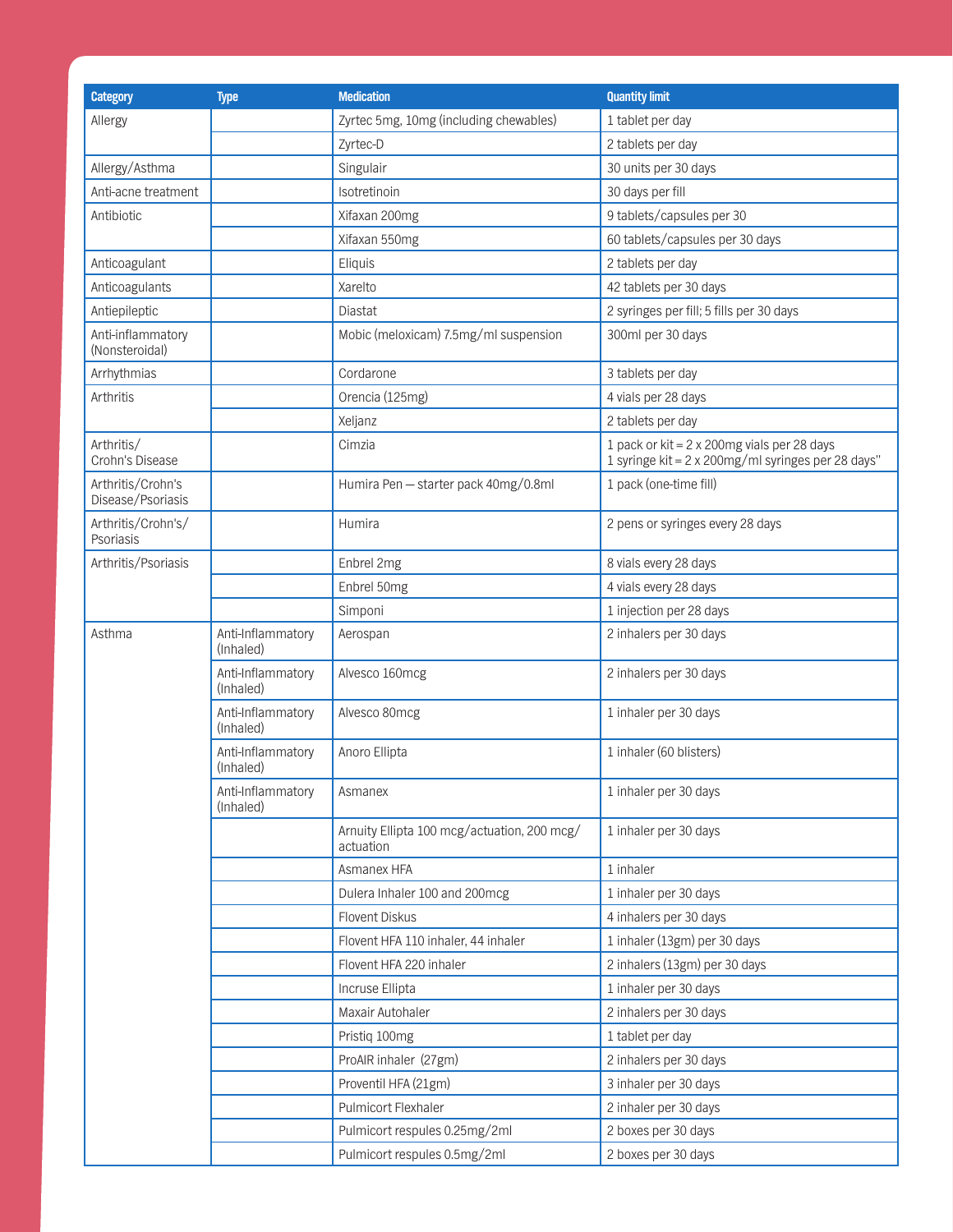| <b>Category</b>                      | <b>Type</b>                                                       | <b>Medication</b>                                                           | <b>Quantity limit</b>                                                        |
|--------------------------------------|-------------------------------------------------------------------|-----------------------------------------------------------------------------|------------------------------------------------------------------------------|
| Asthma                               |                                                                   | Pulmicort respules 1mg/2ml                                                  | 1 box per 30 days                                                            |
|                                      |                                                                   | QVAR inhaler                                                                | 40mcg 1 inhaler<br>80mcg 2 inhalers                                          |
|                                      |                                                                   | Serevent Diskus                                                             | 1 inhaler per 30 days                                                        |
|                                      |                                                                   | Ventolin HFA inhaler                                                        | 2 inhalers per 30 days                                                       |
|                                      |                                                                   | Xopenex HFA                                                                 | 2 inhalers per 30 days                                                       |
| Asthma/COPD                          | Anti-Inflammatory<br>(lnhaled) /<br>Bronchodilator<br>Combination | Advair Diskus (60ml)                                                        | 1 inhaler per 30 days                                                        |
|                                      | Anti-Inflammatory<br>(lnhaled) /<br>Bronchodilator<br>Combination | Advair HFA (12gm)                                                           | 1 inhaler per 30 days                                                        |
|                                      |                                                                   | Foradil                                                                     | 2 capsules per day                                                           |
|                                      |                                                                   | Symbicort 10.2gm                                                            | 1 inhaler per 30 days                                                        |
| <b>Birth Control</b>                 |                                                                   | Plan B One-Step                                                             | 1 tablet per 30 days                                                         |
|                                      |                                                                   | Plan B/Next Choice                                                          | 0.75mg 2 tablets/capsules per 30 days<br>1.5mg 1 tablet/capsule per 30 days" |
| <b>Blood Builder</b>                 |                                                                   | Neulasta                                                                    | 2 vials per 28 days                                                          |
| Bone Fracture/ Pain<br>due to Cancer |                                                                   | Xgeva 120mg                                                                 | 1 vial per 28 days                                                           |
| Cancer Treatment                     |                                                                   | Afinitor 10 mg                                                              | 1 tablets per day                                                            |
|                                      |                                                                   | Afinitor 2.5 mg                                                             | 4 tablets per day                                                            |
|                                      |                                                                   | Afinitor 5 mg                                                               | 2 tablets per day                                                            |
|                                      |                                                                   | Afinitor 7.5 mg                                                             | 40 tablets per 30 days                                                       |
|                                      |                                                                   | Afinitor Disperz 2 mg                                                       | 2 tablets per day                                                            |
|                                      |                                                                   | Afinitor Disperz 3 mg                                                       | 3 tablets per day                                                            |
|                                      |                                                                   | Afinitor Disperz 5 mg                                                       | 2 tablets per day                                                            |
|                                      |                                                                   | Arimidex                                                                    | 1 tablet per day                                                             |
|                                      |                                                                   | Aromasin 25 mg                                                              | 2 tablets per day                                                            |
|                                      |                                                                   | Bosulif 100 mg                                                              | 4 tablets per day                                                            |
|                                      |                                                                   | Bosulif 500 mg                                                              | 1 tablet per day                                                             |
|                                      |                                                                   | Caprelsa 100 mg                                                             | 3 tablets per day                                                            |
|                                      |                                                                   | Caprelsa 300 mg                                                             | 1 tablet per day                                                             |
|                                      |                                                                   | Cometriq 100 mg daily-dose pack (4 blister<br>cards, 80 and 20 mg capsules) | 1 dose pack (56 capsules) per 28 days                                        |
|                                      |                                                                   | Cometriq 140 mg daily dose pack (4 blister<br>cards, 80 and 20 mg capsules) | 1 dose pack (112 capsules) per 28 days                                       |
|                                      |                                                                   | Cometriq 20 mg                                                              | 2 capsules per day                                                           |
|                                      |                                                                   | Cometriq 60 mg daily-dose pack (4 blister<br>cards, 20 mg capsules)         | 1 dose pack (84 capsules) per 28 days                                        |
|                                      |                                                                   | Eligard 22.5 mg Inj                                                         | 1 per 12 weeks                                                               |
|                                      |                                                                   | Eligard 30 mg Inj                                                           | 1 per 16 weeks                                                               |
|                                      |                                                                   | Eligard 45 mg Inj                                                           | 1 per 24 weeks                                                               |
|                                      |                                                                   | Eligard 7.5 mg Inj                                                          | 1 per 4 weeks                                                                |
|                                      |                                                                   | Erivedge                                                                    | 1 capsule per day                                                            |
|                                      |                                                                   | Fareston 60 mg                                                              | 1 tablet per day                                                             |
|                                      |                                                                   | Farydak 10 mg, 15 mg, 20 mg                                                 | 1 capsule per day                                                            |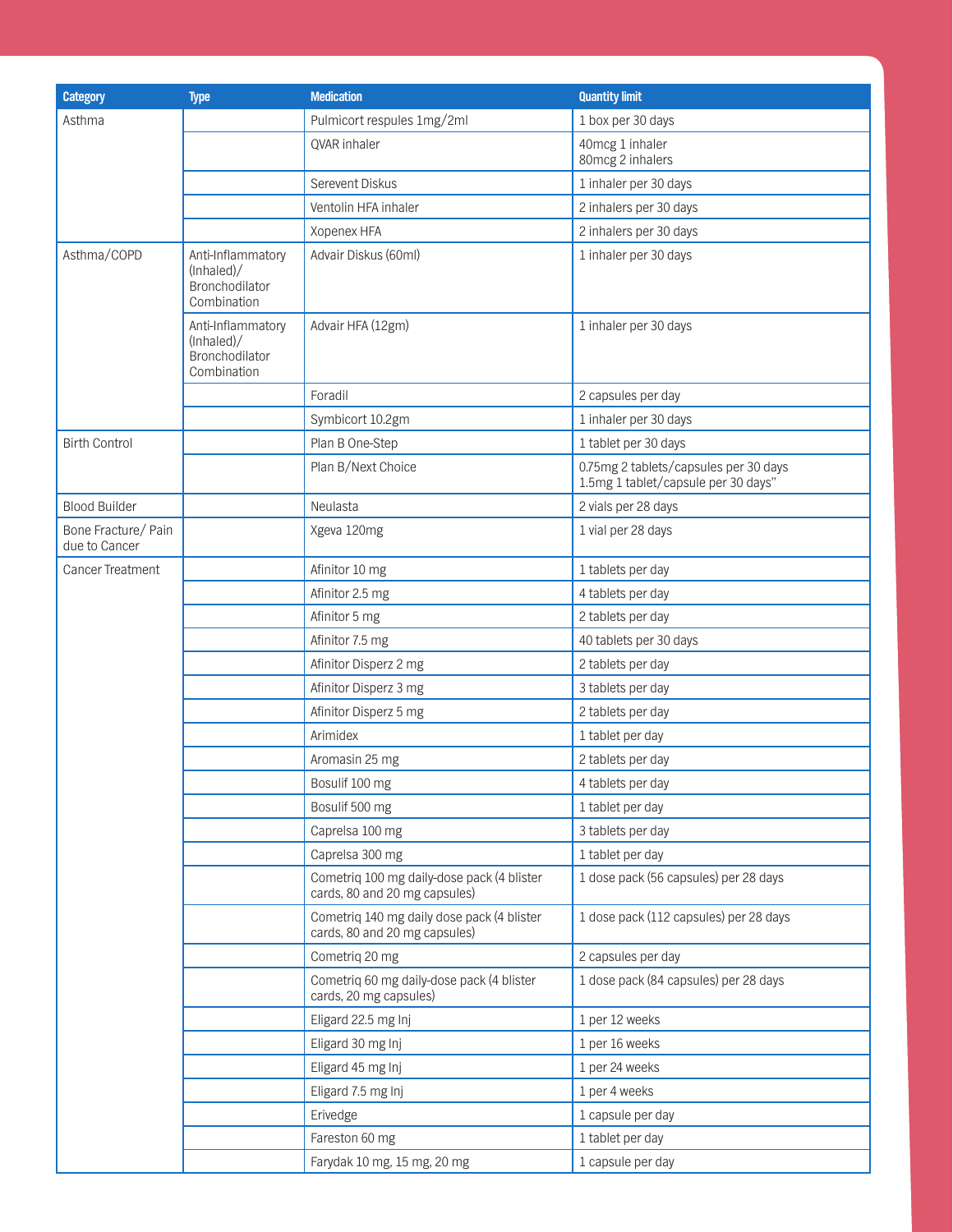| <b>Category</b>  | <b>Type</b> | <b>Medication</b>                                     | <b>Quantity limit</b>            |
|------------------|-------------|-------------------------------------------------------|----------------------------------|
| Cancer Treatment |             | Femara                                                | 1 tablet per day                 |
|                  |             | Gilotrif                                              | 1 tablet per day                 |
|                  |             | Gleevec 100 mg                                        | 8 tablets per day                |
|                  |             | Gleevec 400 mg                                        | 2 tablets per day                |
|                  |             | Ibrance 75 mg, 100 mg, 125 mg                         | 1 capsule per day                |
|                  |             | Iclusig 15 mg                                         | 2 tablets per day                |
|                  |             | Iclusig 45 mg                                         | 1 tablet per day                 |
|                  |             | Imbruvica                                             | 4 capsules per day               |
|                  |             | Inlyta 1 mg                                           | 8 tablets per day                |
|                  |             | Inlyta 5 mg                                           | 4 tablets per day                |
|                  |             | Jakafi 10 mg                                          | 5 tablets per day                |
|                  |             | Jakafi 15 mg                                          | 100 tablets per 30 days          |
|                  |             | Jakafi 20 mg                                          | 75 tablets per 30 days           |
|                  |             | Jakafi 25 mg                                          | 2 tablets per day                |
|                  |             | Jakafi 5 mg                                           | 10 tablets per day               |
|                  |             | Lenvima 10 mg                                         | 2 capsules per day               |
|                  |             | Lenvima 10 mg daily dose pack                         | 1 pack per 30 days (30 capsules) |
|                  |             | Lenvima 14 mg daily dose pack                         | 1 pack per 30 days (60 capsules) |
|                  |             | Lenvima 20 mg daily dose pack                         | 1 pack per 30 days (60 capsules) |
|                  |             | Lenvima 24 mg daily dose pack                         | 1 pack per 30 days (90 capsules) |
|                  |             | Lenvima 4 mg                                          | 1 capsule per day                |
|                  |             | Lupron Depot 3.75 mg Kit                              | 1 per 4 weeks                    |
|                  |             | Lupron Depot 45 mg Inj                                | 1 per 24 weeks                   |
|                  |             | Lupron Depot Ped 7.5 mg                               | 1 per 4 weeks                    |
|                  |             | Lynparza                                              | 16 tablets per day               |
|                  |             | Lysodren 500 mg                                       | 38 tablets per day               |
|                  |             | Mekinist 0.5 mg                                       | 3 tablets per day                |
|                  |             | Mekinist 2 mg                                         | 1 tablet per day                 |
|                  |             | Nexavar                                               | 4 tablets per day                |
|                  |             | Nilandron 150 mg                                      | 1 tablet per day1                |
|                  |             | Pomalyst 1 mg                                         | 4 capsules per day               |
|                  |             | Pomalyst 2 mg                                         | 2 capsules per day               |
|                  |             | Pomalyst 3 mg, 4 mg                                   | 1 capsule per day                |
|                  |             | Revlimid                                              | 1 capsule per day                |
|                  |             | Revlimid 2.5 mg, 5 mg, 10 mg, 15 mg, 20 mg,<br>25 mg  | 1 capsule per day2               |
|                  |             | Sprycel 20 mg, 50 mg, 70 mg, 80 mg, 100 mg,<br>140 mg | 1 tablet per day                 |
|                  |             | Stivarga 40 mg                                        | 4 tablets per day                |
|                  |             | Sutent 12.5 mg                                        | 3 capsules per day               |
|                  |             | Sutent 25 mg, 50 mg                                   | 1 capsule per day                |
|                  |             | Tafinlar                                              | 4 capsules per day               |
|                  |             | Tarceva 100 mg, 150 mg                                | 1 tablet per day                 |
|                  |             | Tarceva 25 mg                                         | 3 tablets per day                |
|                  |             | Targretin                                             | 10 capsules per day              |
|                  |             | Tasigna                                               | 4 capsules per day               |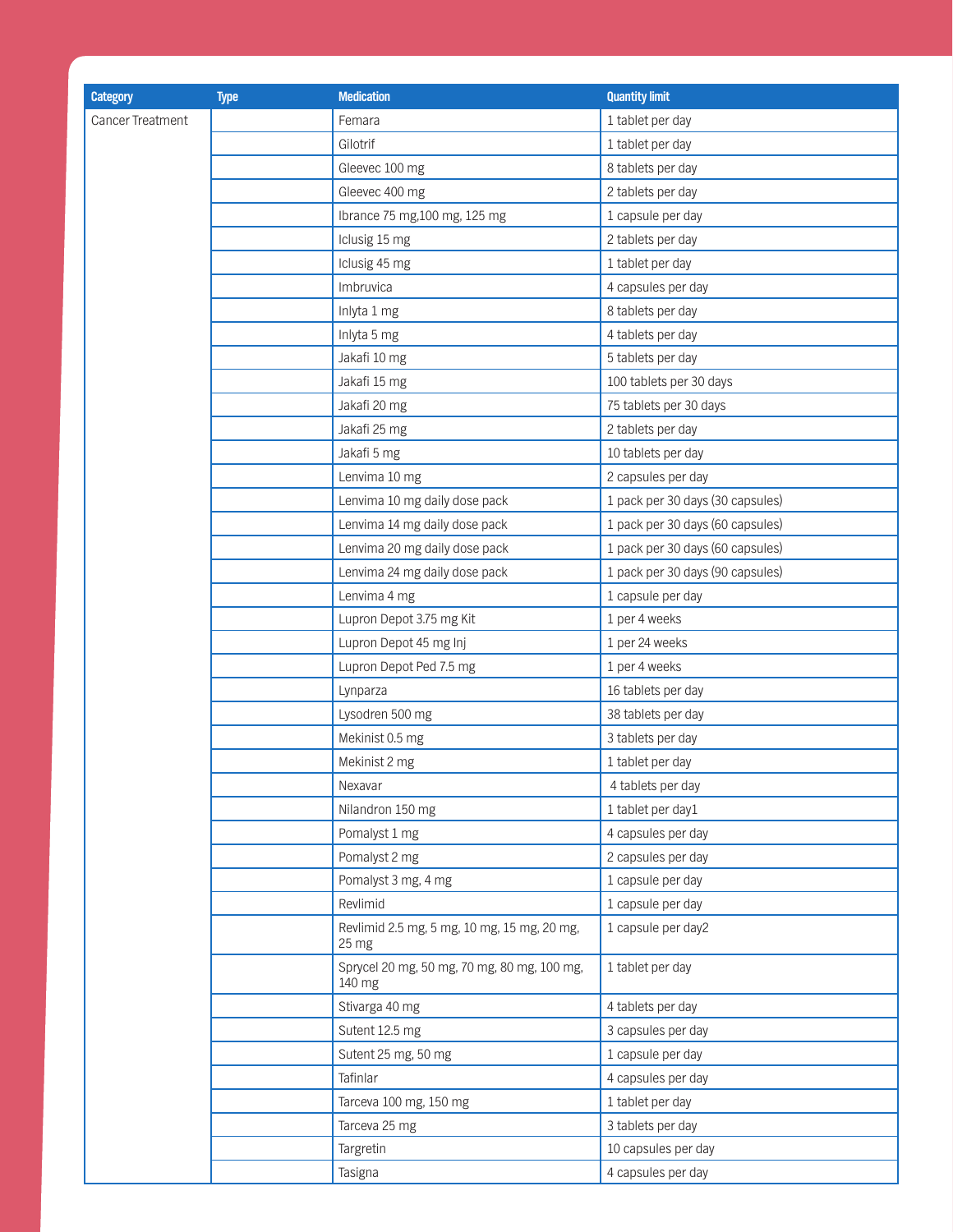| <b>Category</b>                               | <b>Type</b>    | <b>Medication</b>                             | <b>Quantity limit</b>           |
|-----------------------------------------------|----------------|-----------------------------------------------|---------------------------------|
| Cancer Treatment                              |                | Temodar 100 mg, 140 mg, 180 mg, 250 mg        | 2 capsules per day              |
|                                               |                | Temodar 20 mg                                 | 4 capsules per day              |
|                                               |                | Temodar 5 mg                                  | 3 capsules per day              |
|                                               |                | Thalomid 150 mg, 200 mg                       | 2 capsules per day              |
|                                               |                | Thalomid 50 mg, 100 mg                        | 1 capsule per day               |
|                                               |                | Trelstar 22.5 mg Inj                          | 1 per 24 weeks                  |
|                                               |                | Trelstar Depot 3.75 mg Inj                    | 1 per 4 weeks                   |
|                                               |                | Trelstar LA 11.25 mg Inj                      | 1 per 12 weeks                  |
|                                               |                | Tykerb                                        | 6 tablets per day               |
|                                               |                | Vidaza 100 mg/vial                            | 14 vials per 28 days            |
|                                               |                | Votrient                                      | 4 tablets per day               |
|                                               |                | Xalkori                                       | 2 capsules per day              |
|                                               |                | Xeloda 150 mg                                 | 6 tablets per day               |
|                                               |                | Xeloda 500 mg                                 | 10 tablets per day              |
|                                               |                | Xtandi                                        | 4 capsules per day              |
|                                               |                | Zelboraf                                      | 8 tablets per day               |
|                                               |                | Zoladex 10.8 mg Implant                       | 1 per 12 weeks                  |
|                                               |                | Zoladex 3.6 mg Implant                        | 1 per 4 weeks                   |
|                                               |                | Zolinza                                       | 4 capsules per day              |
|                                               |                | Zydelig 100 mg, 150 mg                        | 2 tablets per day               |
|                                               |                | Zykadia                                       | 5 capsules per day              |
|                                               |                | Zytiga 250 mg                                 | 4 tablets per day               |
| Chronic<br>Granulomatous<br>Disease           |                | Actimmune                                     | 12 vials per 28 days            |
| COPD                                          | Bronchodilator | Arcapta 75mcg                                 | 1 capsule per day               |
|                                               | Bronchodilator | Atrovent inhaler                              | 3 inhalers per 30 days          |
|                                               | Bronchodilator | Atrovent nebulizer solution 2.5ml             | 150 unit dose vials per 30 days |
|                                               |                | Breo Ellipta                                  | 1 inhaler per 30 days           |
|                                               |                | <b>Brovana</b>                                | 2 vials (120ml) per day         |
|                                               |                | Combivent inhaler                             | 3 inhalers per 30 days          |
|                                               |                | Daliresp 500mcg                               | 1 tablet per day                |
|                                               |                | Perforomist                                   | 2 vials (120ml) per day         |
|                                               |                | Spiriva                                       | 1 inhaler per 30 days           |
|                                               |                | Spiriva Respimat                              | 1 inhaler per 30 days           |
|                                               |                | Stiverdi Respimat                             | 1 inhaler per 30 days           |
| Cryopyrin-<br>Associated Periodic<br>Syndrome |                | Arcalyst                                      | 4 vials per 28 days             |
| <b>Diabetes</b>                               |                | Avandamet 2/1,000mg, 4/500mg,<br>$4/1,000$ mg | 2 tablets per day               |
|                                               |                | Avandamet 2/500mg                             | 4 tablets per day               |
|                                               |                | Avandaryl 4-1mg, 4-2mg                        | 2 tablets per day               |
|                                               |                | <b>Accu-Check Compact Strips</b>              | 204 per 30 days                 |
|                                               |                | ActoPlus Met 15/500mg, 15/850mg               | 3 tablets per day               |
|                                               |                | ActoPlus Met 30/1,000mg                       | 1 tablet per day                |
|                                               |                | ActoPlus Met XR 15/1,000mg                    | 2 tablets per day               |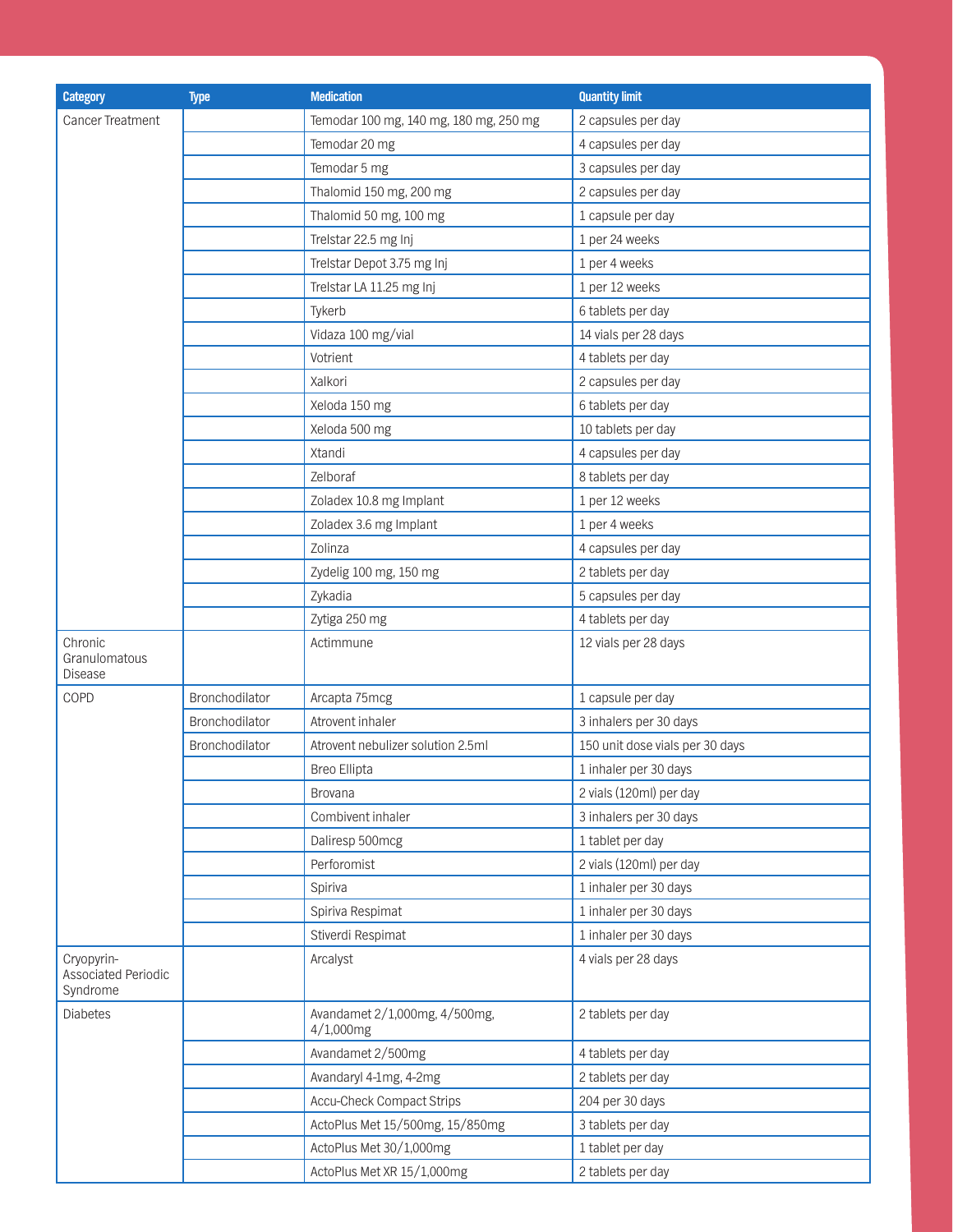| <b>Category</b>      | <b>Type</b> | <b>Medication</b>                                     | <b>Quantity limit</b>                 |
|----------------------|-------------|-------------------------------------------------------|---------------------------------------|
| <b>Diabetes</b>      |             | ActoPlus Met XR 30/1,000mg                            | 1 tablet per day                      |
|                      |             | Actos                                                 | 1 tablet per day                      |
|                      |             | Afrezza 180 cartridges (90x4 unit and 90x8 unit)      | 3 boxes                               |
|                      |             | Afrezza 60 cartridges (4 unit)                        | 9 boxes                               |
|                      |             | Afrezza 8 units                                       | 9 cartridges per day                  |
|                      |             | Afrezza 90 cartridges (30x4 unit and 60x8 unit)       | 5 boxes                               |
|                      |             | Afrezza 90 cartridges (4 unit)                        | 6 boxes                               |
|                      |             | Afrezza 90 cartridges (60x4 unit and 30x8 unit)       | 6 boxes                               |
|                      |             | Afrezza 90 cartridges (8 unit)                        | 4 boxes                               |
|                      |             | Avandamet 2-1000MG, 4-1000MG, 4-500MG                 | 2 tablets per day                     |
|                      |             | Avandaryl 4-4mg                                       | 1 tablet per day                      |
|                      |             | Avandia 2mg, 4mg                                      | 2 tablets per day                     |
|                      |             | Avandia 8mg                                           | 1 tablet per day                      |
|                      |             | Blood Glucose Testing Strips, all brands              | 200 per 30 days                       |
|                      |             | Bydureon                                              | 4 vials per 28 days                   |
|                      |             | Bydureon Pen                                          | 4 prefilled pens per 28 days          |
|                      |             | Byetta                                                | 1 prefilled pen per 30 days           |
|                      |             | Diabetic Test strips                                  | 200 per 30 days                       |
|                      |             | Duetact                                               | 1 tablet per day                      |
|                      |             | Glyxambi 10 mg/5 mg, 25 mg/5 mg*                      | 1 tablet per day                      |
|                      |             | Invokamet                                             | 2 per day                             |
|                      |             | Invokana                                              | 1 tablet per day                      |
|                      |             | Janumet                                               | 2 tablets per day                     |
|                      |             | Janumet XR 100mg-1,000mg                              | 1 tablet per day                      |
|                      |             | Janumet XR 50mg-1,000mg                               | 2 tablets per day                     |
|                      |             | Janumet XR 50mg-500mg                                 | 1 tablet per day                      |
|                      |             | Januvia                                               | 1 tablet per day                      |
|                      |             | Jardiance                                             | 1 per day                             |
|                      |             | Jentadueto                                            | 2 tablets per day                     |
|                      |             | Juvisync                                              | 1 tablet per day                      |
|                      |             | Kazano 12.5-1,000mg, 12.5-500mg                       | 2 tablets per day                     |
|                      |             | Kombiglyze 1,000mg-2.5mg                              | 2 tablets per day                     |
|                      |             | Kombiglyze 1,000mg-5mg                                | 1 tablet per day                      |
|                      |             | Kombiglyze 500mg-5mg                                  | 1 tablet per day                      |
|                      |             | Nesina 12.5mg, 25mg, 6.25mg                           | 1 tablet per day                      |
|                      |             | Onglyza 2.5mg, 5mg                                    | 1 tablet per day                      |
|                      |             | Oseni 12.5-15mg, 12.5-30mg, 12.5-45mg,                | 1 tablet per day                      |
|                      |             | 25-15mg, 25-30mg, 25-45mg                             |                                       |
|                      |             | Tanzeum                                               | 4 pens per 28 days                    |
|                      |             | Tradjenta 5mg                                         | 1 tablet per day                      |
|                      |             | Trulicity                                             | 4 prefilled pens/syringes per 28 days |
|                      |             | Victoza                                               | 1 box per 30 days                     |
|                      |             | Xigduo XR 5 mg/1000 mg                                | 2 tablets per day                     |
|                      |             | Xigduo XR 5 mg/500 mg, 10 mg/500 mg, 10<br>mg/1000 mg | 1 tablet per day                      |
| Excessive sleepiness |             | Hetlioz                                               | 1 capsule per day                     |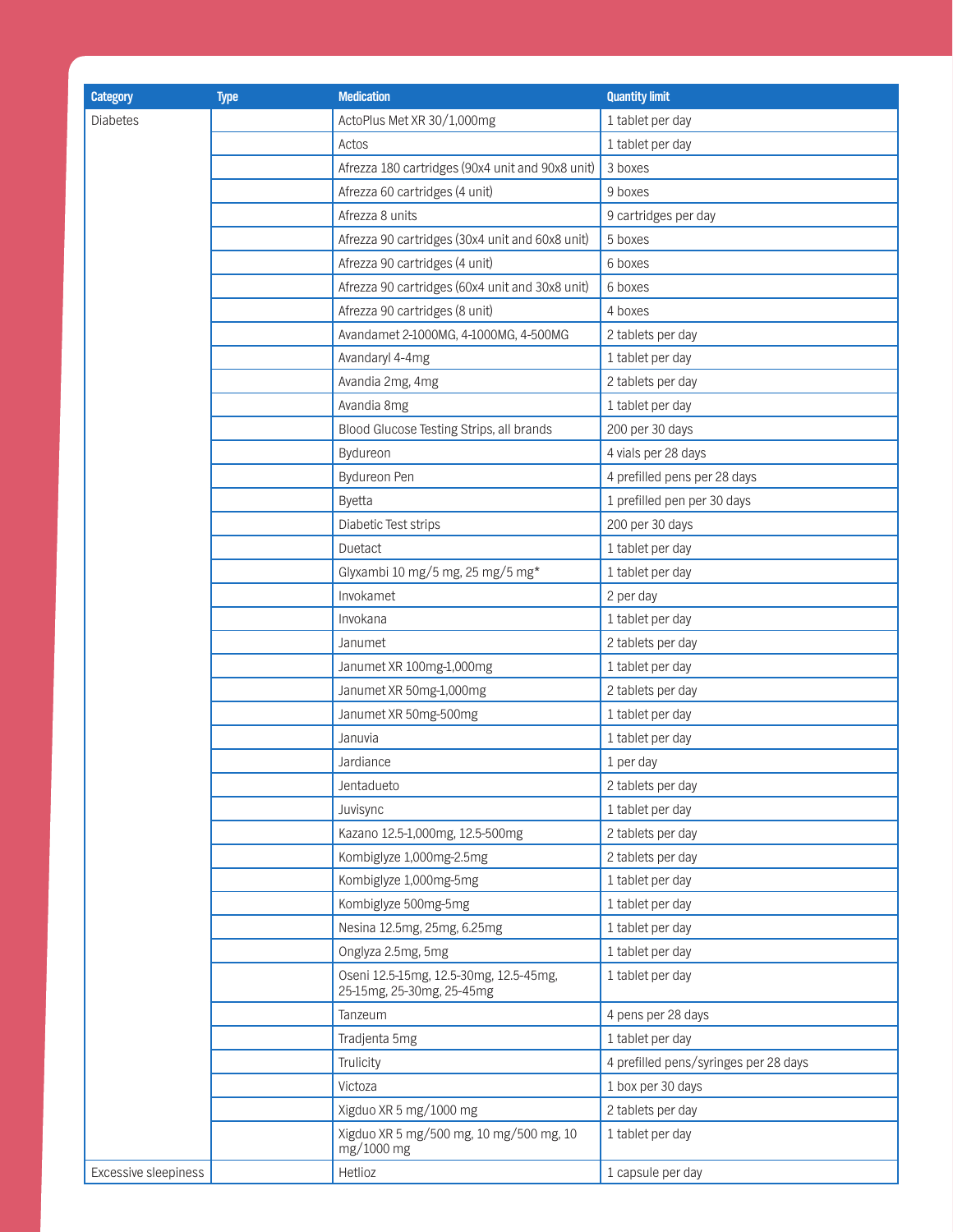| <b>Category</b>                   | <b>Type</b>       | <b>Medication</b>                    | <b>Quantity limit</b>                                      |
|-----------------------------------|-------------------|--------------------------------------|------------------------------------------------------------|
| Excessive                         |                   | Nuvigil 150mg, 250mg                 | 1 tablet per day                                           |
| Sleepiness                        |                   | Nuvigil 50mg                         | 2 tablets per day                                          |
|                                   |                   | Provigil                             | 1 tablet per day                                           |
| Eye Drops                         | Allergy eye drops | Alamast                              | 1 bottle per 30 days                                       |
|                                   | Allergy eye drops | Alocril                              | 1 bottle per 30 days                                       |
|                                   | Allergy eye drops | Alomide                              | 1 bottle per 30 days                                       |
|                                   | Allergy eye drops | Bepreve                              | 1 bottle per 30 days                                       |
|                                   |                   | Crolom                               | 1 bottle per 30 days                                       |
|                                   |                   | Cromolyn sodium                      | 1 bottle per 30 days                                       |
|                                   |                   | Durezol                              | 10ml per 30 days (2 x 5ml bottles or<br>4 x 2.5ml bottles) |
|                                   |                   | Elestat                              | 1 bottle per 30 days                                       |
|                                   |                   | Emadine                              | 1 bottle per 30 days                                       |
|                                   |                   | Lastacaft                            | 2 per 30 days                                              |
|                                   |                   | Optivar                              | 1 bottle per 30 days                                       |
|                                   |                   | Pataday                              | 1 bottle per 30 days                                       |
|                                   |                   | Patanol                              | 1 bottle per 30 days                                       |
|                                   |                   | Zaditor                              | 1 bottle per 30 days                                       |
| Gastrointestinal                  | Nausea/Vomiting   | Anzemet 50mg                         | 5 tablets per 30 days                                      |
| Health                            | Nausea/Vomiting   | Anzemet 100mg                        | 5 tablets per 30 days                                      |
|                                   |                   | Akynzeo                              | 5 capsules per 30 days                                     |
|                                   |                   | Emend 125mg                          | 5 capsules per 30 days                                     |
|                                   |                   | Emend 40mg                           | 1 capsule per fill                                         |
|                                   |                   | Emend 80mg                           | 10 capsules per 30 days                                    |
|                                   |                   | Emend Therapy Pack (3 capsules each) | 5 packs (15 capsules) per 30 days                          |
|                                   |                   | Granisol solution                    | 50 mL per 30 days                                          |
|                                   |                   | Kytril                               | 10 tablets/capsules per 30 days                            |
|                                   |                   | Ondansetron 24mg tablets             | 8 tablets per 30 days                                      |
|                                   |                   | Sancuso                              | 4 patches per 28 days                                      |
|                                   |                   | Zofran Suspension                    | 240ml per 30 days                                          |
|                                   |                   | Zofran, ODT tablets/capsules 4mg     | 48 tablets per 30 days                                     |
|                                   |                   | Zofran, ODT tablets/capsules 8mg     | 24 tablets/capsules per 30 days                            |
|                                   |                   | Zuplenz 4mg Soluble Film             | 48 per 30 days                                             |
|                                   |                   | Zuplenz 8mg Soluble Film             | 24 per 30 days                                             |
| Gout                              |                   | Colcrys                              | 69 tablets per 30 days                                     |
|                                   |                   | Mitigare                             | 2 capsules per day                                         |
| Heart Attack and                  |                   | Brilinta 90mg                        | 2 tablets per day                                          |
| <b>Stroke Prevention</b>          |                   | Plavix 75mg                          | 1 tablet per day                                           |
|                                   |                   | Zontivity                            | 1 tablet per day                                           |
| <b>Heart Attack</b><br>Prevention |                   | Effient 10mg                         | 1 tablet per day                                           |
| Heart Failure                     |                   | Corlanor 5 mg, 7.5 mg                | 2 tablets per day                                          |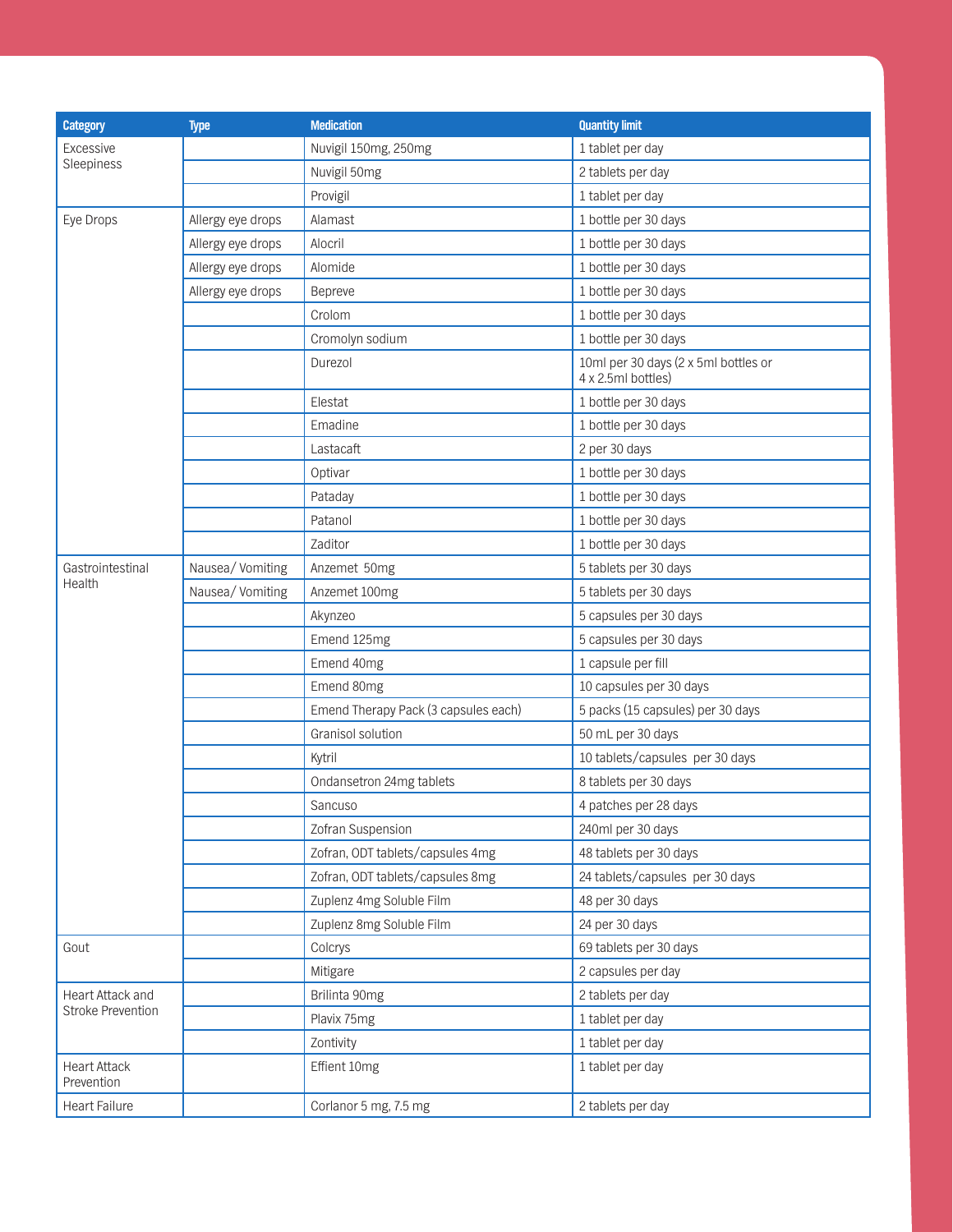| <b>Category</b>                           | <b>Type</b>                                                     | <b>Medication</b>                                            | <b>Quantity limit</b>      |
|-------------------------------------------|-----------------------------------------------------------------|--------------------------------------------------------------|----------------------------|
| Heart Health and<br><b>Blood Pressure</b> | <b>Heart Failure</b><br>Treatment/High<br><b>Blood Pressure</b> | Atacand 16mg                                                 | 2 tablets per day          |
|                                           | <b>Heart Failure</b><br>Treatment/High<br><b>Blood Pressure</b> | Atacand 32mg                                                 | 1 tablet per day           |
|                                           | High Blood<br>Pressure                                          | Atacand HCT 16/12.5mg                                        | 2 tablets per day          |
|                                           | High Blood<br>Pressure                                          | Atacand HCT 32/12.5mg                                        | 1 tablet per day           |
|                                           | High Blood<br>Pressure                                          | Avalide 150/12.5mg                                           | 1 tablet per day           |
|                                           | High Blood<br>Pressure                                          | Avalide 300/12.5mg                                           | 1 tablet per day           |
|                                           | High Blood<br>Pressure                                          | Avapro 300mg                                                 | 1 tablet per day           |
|                                           | High Blood<br>Pressure                                          | Azor 5/40mg, 10/40mg, 10/20mg                                | 1 tablet per day           |
|                                           | High Blood<br>Pressure                                          | Benicar HCT 40/12.5mg, 40/25mg                               | 1 tablet per day           |
|                                           | High Blood<br>Pressure                                          | Benicar 40mg                                                 | 1 tablet per day           |
|                                           | High Blood<br>Pressure                                          | Benicar 5mg                                                  | 2 tablets per day          |
|                                           | High Blood<br>Pressure/Heart<br>Failure                         | Atacand 4mg, 8mg                                             | 2 tablets per day          |
|                                           |                                                                 | Cardene SR 30mg, 45mg, 60mg                                  | 2 capsules per day         |
|                                           |                                                                 | Cardizem CD 300mg, 360mg                                     | 1 capsule per day          |
|                                           |                                                                 | Cardizem LA 300mg, 360mg, 420mg                              | 1 tablet per day           |
|                                           |                                                                 | Covera-HS 180mg, 240mg                                       | 1 tablet per day           |
|                                           |                                                                 | Cozaar 100mg                                                 | 1 tablet per day           |
|                                           |                                                                 | Cozaar 25mg                                                  | 1 tablet per day           |
|                                           |                                                                 | Cozaar 50mg                                                  | 2 tablets/capsules per day |
|                                           |                                                                 | Diltiazem extended-release 12-hour 60 mg                     | 2 capsules per day         |
|                                           |                                                                 | Diltiazem extended-release 12-hour 90 mg,<br>120 mg          | 3 capsules per day         |
|                                           |                                                                 | Diltiazem extended-release 240 mg, 300 mg,<br>360 mg, 420 mg | 1 tablet/capsule per day   |
|                                           |                                                                 | Diltiazem hydrochloride 120 mg                               | 3 tablets per day          |
|                                           |                                                                 | Diltiazem hydrochloride 30 mg, 60 mg, 90 mg                  | 4 tablets per day          |
|                                           |                                                                 | Diovan 160mg                                                 | 2 tablets per day          |
|                                           |                                                                 | Diovan 320mg                                                 | 1 tablet per day           |
|                                           |                                                                 | Diovan 40mg, 80mg                                            | 3 tablets per day          |
|                                           |                                                                 | Diovan HCT 160/25mg, 320/12.5mg and<br>320/25mg              | 1 tablet per day           |
|                                           |                                                                 | Dynacirc CR 10mg                                             | 1 tablet per day           |
|                                           |                                                                 | Edarbi 80mg                                                  | 1 tablet per day           |
|                                           |                                                                 | Edarbyclor                                                   | 1 tablet per day           |
|                                           |                                                                 | Exforge 5/320mg, 10/160mg, 10/320mg                          | 1 tablet per day           |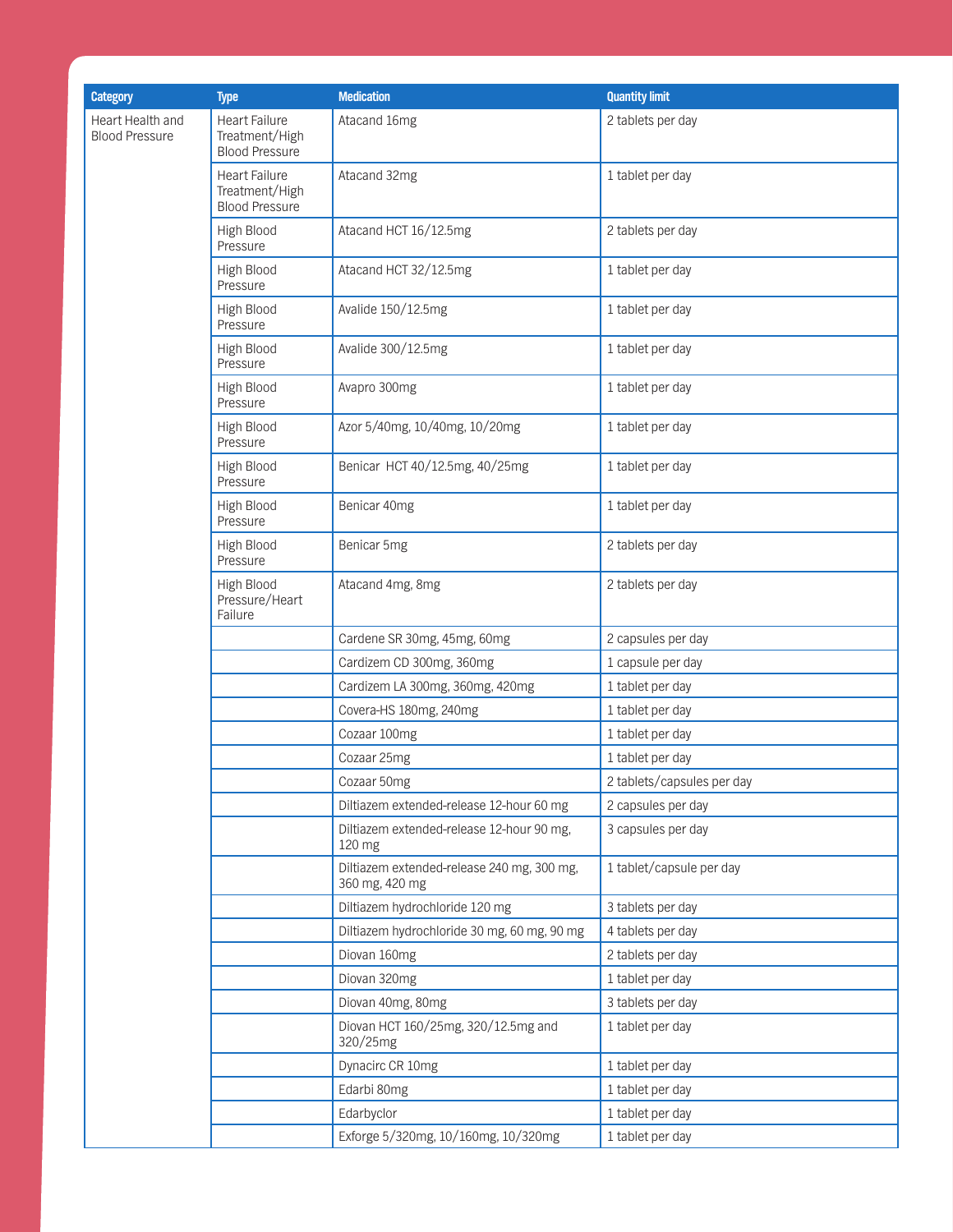| <b>Category</b>                           | <b>Type</b> | <b>Medication</b>                                                     | <b>Quantity limit</b>                  |
|-------------------------------------------|-------------|-----------------------------------------------------------------------|----------------------------------------|
| Heart Health and<br><b>Blood Pressure</b> |             | Exforge HCT 5/160/25mg,<br>10/160/12.5mg, 10/160/25mg,<br>10/320/25mg | 1 tablet per day                       |
|                                           |             | Hyzaar 100/12.5mg                                                     | 1 tablet per day                       |
|                                           |             | Hyzaar 100/25mg                                                       | 1 tablet per day                       |
|                                           |             | Isradipine 2.5mg                                                      | 2 capsules per day                     |
|                                           |             | Isradipine 5mg                                                        | 4 capsules per day                     |
|                                           |             | Micardis 80mg                                                         | 2 tablets/capsules per day             |
|                                           |             | Micardis HCT 80/12.5mg                                                | 2 tablets/capsules per day             |
|                                           |             | Micardis HCT 80/25mg                                                  | 1 tablet per day                       |
|                                           |             | Nicardipine hydrochloride 20 mg                                       | 6 capsules per day                     |
|                                           |             | Nicardipine hydrochloride 30 mg                                       | 3 capsules per day                     |
|                                           |             | Nifedipine 10 mg, 20 mg                                               | 4 capsules per day                     |
|                                           |             | Nimodipine 30 mg                                                      | 12 capsules per day                    |
|                                           |             | Norvasc 10 mg                                                         | 1 tablet per day*                      |
|                                           |             | Plendil 10 mg                                                         | 1 tablet per day                       |
|                                           |             | Sular 25.5 mg, 30 mg, 34 mg, 40 mg                                    | 1 tablet per day                       |
|                                           |             | Tekamlo 150-10mg, 300-10mg, and 300-5mg                               | 1 tablet per day                       |
|                                           |             | Tekturna 30mg                                                         | 1 tablet per day                       |
|                                           |             | Tekturna HCT 150/25mg, 300/12.5mg,<br>300/25mg                        | 1 tablet per day                       |
|                                           |             | Teveten 400mg                                                         | 2 tablets per day                      |
|                                           |             | Teveten 600mg                                                         | 1 tablet per day                       |
|                                           |             | Teveten HCT 600/12.5mg, 600/25mg                                      | 1 tablet per day                       |
|                                           |             | Tiazac 120mg, 180mg, 240mg, 300mg,                                    | 1 capsule per day                      |
|                                           |             | Twynsta 40/10mg, 80/5mg, 80/10mg                                      | 1 tablet per day                       |
|                                           |             | Valturna 300/320mg                                                    | 1 tablet per day                       |
|                                           |             | Verapamil ER 120 mg, 180 mg, 200 mg, 240 mg                           | 2 tablets/capsules per day             |
|                                           |             | Verapamil ER 300 mg                                                   | 1 tablet/capsule per day               |
|                                           |             | Verapamil hydrochloride 40 mg                                         | 3 tablets per day                      |
|                                           |             | Verapamil hydrochloride 80 mg, 120 mg                                 | 4 tablets per day                      |
|                                           |             | Verapamil SR 120 mg, 180 mg, 240 mg                                   | 2 tablets/capsules per day             |
|                                           |             | Verelan 240 mg                                                        | 2 capsules per day                     |
|                                           |             | Verelan 360 mg                                                        | 1 capsule per day                      |
| Hepatitis                                 |             | Harvoni                                                               | 1 tablet per day                       |
|                                           |             | Olysio                                                                | 1 capsule per day                      |
|                                           |             | Pegasys                                                               | 4 vials per 28 days; 1 kit per 28 days |
|                                           |             | Sovaldi                                                               | 1 tablet per day                       |
|                                           |             | Viekira Pak                                                           | 1 pak per 28 days                      |
| Hereditary<br>Angioedema                  |             | Cinryze                                                               | 20 vials per 30 days                   |
| High Cholesterol                          |             | Advicor 1,000-20mg, 750-20mg                                          | 2 tablets per day                      |
|                                           |             | Advicor 1,000-40mg                                                    | 1 tablet per day                       |
|                                           |             | Altoprev 60mg                                                         | 1 tablet per day                       |
|                                           |             | Caduet 5-80mg, 10-10mg, 10-20mg, 10-40mg,<br>10-80mg                  | 1 tablet per day                       |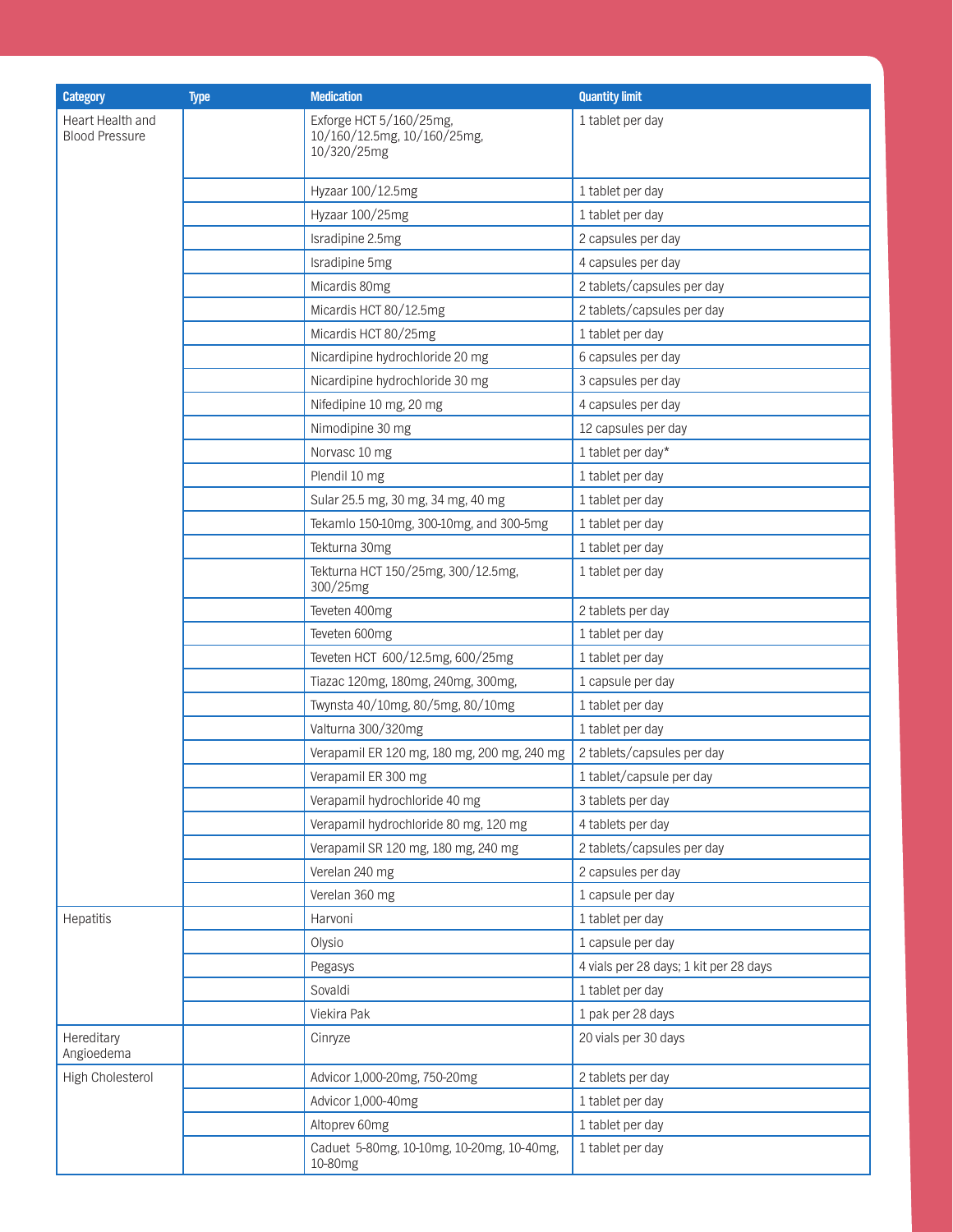| <b>Category</b>                     | <b>Type</b>                          | <b>Medication</b>                                            | <b>Quantity limit</b>                                      |
|-------------------------------------|--------------------------------------|--------------------------------------------------------------|------------------------------------------------------------|
| High Cholesterol                    |                                      | Crestor 40mg                                                 | 1 tablet per day                                           |
|                                     |                                      | Lescol XL 80mg                                               | 1 tablet per day                                           |
|                                     |                                      | Lipitor 80mg                                                 | 1 tablet per day                                           |
|                                     |                                      | Liptruzet                                                    | 1 tablet per day                                           |
|                                     |                                      | Livalo 4mg only                                              | 1 tablet per day                                           |
|                                     |                                      | Niaspan 500mg                                                | 1 tablet per day                                           |
|                                     |                                      | Niaspan 750mg & 1000mg                                       | 2 tablets per day                                          |
|                                     |                                      | Pravachol 80mg                                               | 1 tablet per day                                           |
|                                     |                                      | Simcor                                                       | 2 tablets per day                                          |
|                                     |                                      | Vytorin                                                      | 1 tablet per day                                           |
|                                     |                                      | Zetia                                                        | 1 tablet per day                                           |
|                                     |                                      | Zocor 80mg                                                   | 1 tablet per day                                           |
| Hormonal Therapy                    |                                      | Axiron                                                       | 1 bottle per 30 days                                       |
|                                     |                                      | Fortesta                                                     | 1 bottle per 30 days                                       |
|                                     |                                      | Testim                                                       | 30 tubes per 30 days                                       |
|                                     | Topical<br>Testosterone              | Androderm 2.5mg                                              | 60 patches per 30 days                                     |
|                                     | Topical<br>Testosterone              | Androderm 2mg/24hr Patch                                     | 30 patches per 30 days                                     |
|                                     | Topical<br>Testosterone              | Androderm 4mg/24hr Patch                                     | 30 patches per 30 days                                     |
|                                     | Topical<br>Testosterone              | Androderm 5mg                                                | 30 patches per 30 days                                     |
|                                     | Topical<br>Testosterone              | AndroGel 1.62%                                               | 1.25 g and 2.5 g 1 packet per day                          |
|                                     | Topical<br>Testosterone              | AndroGel 2.5gm                                               | 60 packets per 30 days 2 units of the pumps per 30<br>days |
|                                     | Topical<br>Testosterone              | AndroGel 5gm                                                 | 30 packets per 30 days 2 units of the pumps per 30<br>days |
|                                     |                                      | Natesto                                                      | 3 pump bottles per 30 days                                 |
|                                     |                                      | Osphena                                                      | 1 tablet per day                                           |
|                                     |                                      | Striant                                                      | 2 tablets per day                                          |
|                                     |                                      | Testosterone 1% gel (12.5mg/1.25g) pump                      | 2 pump bottles per 30 days                                 |
|                                     |                                      | Testosterone gel 50mg/5g packet                              | 1 packet per day                                           |
|                                     |                                      | Testosterone gel 50mg/5g tube                                | 1 tube per day                                             |
|                                     |                                      | Testosterone gel pump (10 mg per actuation)<br>120 pumps/btl | 1 pump bottle per 30 days                                  |
|                                     |                                      | Vogelxo 12.5 MG/1.25 GRAM PUMP                               | 2 pump bottles per 30 days                                 |
|                                     |                                      | Vogelxo 50 MG/5 GRAM GEL                                     | 1 tube per day                                             |
|                                     |                                      | Vogelxo 50 MG/5 GRAM GEL PACKT                               | 1 packet per day                                           |
| Human Growth<br>Hormone             |                                      | Egrifta (tesamorelin) (60 x 1mg vials)                       | 1 box per 30 days                                          |
| Hyperammonemia<br>Agent             |                                      | Ravicti                                                      | 525ml per 30 days                                          |
| Indigestion, GERD,<br>Peptic Ulcers | Indigestion , GERD,<br>peptic ulcers | Aciphex                                                      | 1 tablet per day                                           |
|                                     | Indigestion , GERD,<br>peptic ulcers | Aciphex sprinkle                                             | 1 capsule per day                                          |
|                                     |                                      | Dexilant                                                     | 1 capsule per day                                          |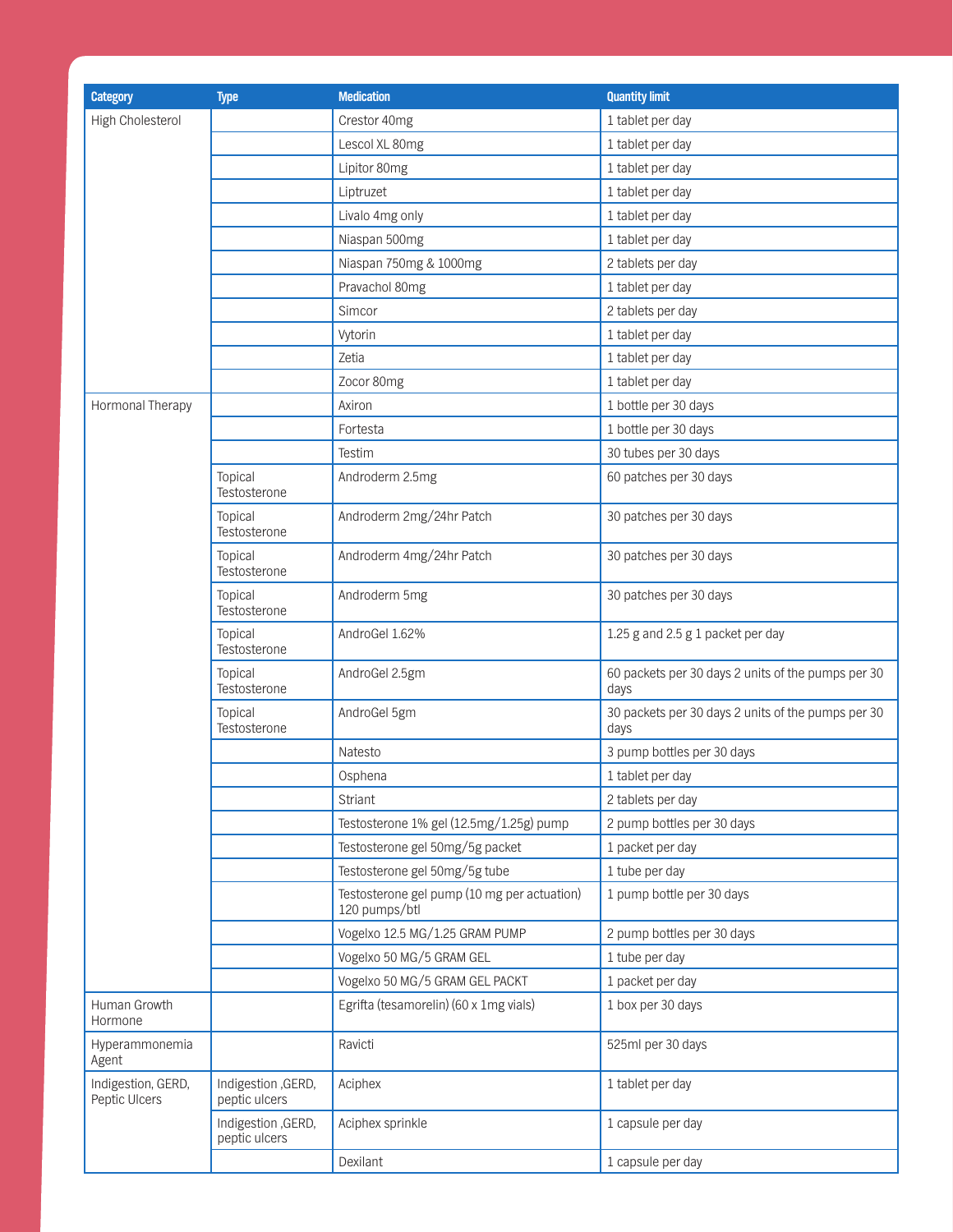| <b>Category</b>      | <b>Type</b> | <b>Medication</b>                                                   | <b>Quantity limit</b>                                                                                                                                                             |
|----------------------|-------------|---------------------------------------------------------------------|-----------------------------------------------------------------------------------------------------------------------------------------------------------------------------------|
| Indigestion, GERD,   |             | Esomeprazole                                                        | 1 capsule per day                                                                                                                                                                 |
| Peptic Ulcers        |             | Nexium                                                              | 1 capsule per day                                                                                                                                                                 |
|                      |             | Prevacid                                                            | 1 capsule per day                                                                                                                                                                 |
|                      |             | Prilosec 20mg, 40mg                                                 | 1 capsule per day                                                                                                                                                                 |
|                      |             | Prilosec Powder packets for suspension                              | 30 packets per 30 days                                                                                                                                                            |
|                      |             | Protonix                                                            | 1 capsule per day                                                                                                                                                                 |
|                      |             | Zegerid                                                             | 30 packets per 30 days                                                                                                                                                            |
| Infection prevention | Antibiotic  | Avelox                                                              | 21 tablets per fill; 1 fill per 30 days                                                                                                                                           |
| and treatment        | Antibiotic  | Avelox ABC Pak                                                      | 5 tablets (1 pack) per fill; 1 fill per 30 days                                                                                                                                   |
|                      | Antibiotic  | Cipro                                                               | 56 tablets per fill                                                                                                                                                               |
|                      | Antibiotic  | Cipro (ciprofloxacin) immediate<br>release                          | 28 tablets per fill; 1 fill per 30 days                                                                                                                                           |
|                      | Antibiotic  | Cipro 10% (10 gm/100 mL)                                            | 4 bottles per fill; 1 fill per 30 days                                                                                                                                            |
|                      | Antibiotic  | Cipro 5% (5 gm/100 mL)                                              | 7 bottles per fill; 1 fill per 30 days                                                                                                                                            |
|                      | Antibiotic  | Cipro XR (ciprofloxacin) 1000 mg tablet                             | 1 fill per 30 days                                                                                                                                                                |
|                      | Antibiotic  | Cipro XR (ciprofloxacin) 500 mg tablet                              | 1 fill per 30 days                                                                                                                                                                |
|                      | Antibiotic  | Cipro XR 1,000mg                                                    | 14 tablets per fill                                                                                                                                                               |
|                      | Antibiotic  | Cipro XR 500mg                                                      | 3 tablets per fill                                                                                                                                                                |
|                      | Antibiotic  | Levaquin                                                            | 14 tablets per fill; 1 fill per 30 days                                                                                                                                           |
|                      | Antibiotic  | Levaquin (levofloxacin) 25 mg/1 mL (480 mL<br>bottle)               | 280 mL per fill; 1 fill per 30 days                                                                                                                                               |
|                      | Antibiotic  | Zithromax (azithromycin) 1g powder packets                          | 2 packets per fill; 1 fill per 30 days                                                                                                                                            |
|                      | Antibiotic  | Zithromax (azithromycin) 600 mg tablets                             | 8 tablets per fill; 1 fill per 30 days                                                                                                                                            |
|                      | Antibiotic  | Zithromax (azithromycin) suspension 100<br>mg/5 mL (15 mL bottle)   | 15 mL per fill; 1 fill per 30 days                                                                                                                                                |
|                      | Antibiotic  | Zithromax (azithromycin) suspension 200<br>mg/5 mL (22.5 mL bottle) | 67.5 mL per fill; 1 fill per 30 days                                                                                                                                              |
|                      | Antibiotic  | Zithromax (azithromycin) suspension 200<br>mg/5 mL (30 mL bottle    | 60 mL per fill; 1 fill per 30 days                                                                                                                                                |
|                      | Antibiotic  | Zithromax (azithromycin) suspension 200<br>mg/5 mL(15 mL bottle     | 15 mL per fill; 1 fill per 30 days                                                                                                                                                |
|                      | Antibiotic  | Zithromax (azithromycin) tablets and Tri Pak<br>500 mg              | 3 tablets per fill; 1 fill per 30 days                                                                                                                                            |
|                      | Antibiotic  | Zithromax (azithromycin) tablets and Z Pak<br>250 mg                | 6 tablets per fill; 1 fill per 30 days                                                                                                                                            |
|                      | Antibiotic  | Zithromax 250mg                                                     | 6 tablets/capsules per fill, 5 day therapy                                                                                                                                        |
|                      | Antibiotic  | Zithromax 500mg                                                     | 3 tablets/capsules per fill                                                                                                                                                       |
|                      | Antibiotic  | Zithromax 600mg                                                     | 8 tablets/capsules per 30 days                                                                                                                                                    |
|                      | Antibiotic  | Zithromax Susp                                                      | 15ml per fill 100mg/5ml suspension 15ml per fill<br>(15ml size), 46ml per fill (23ml size), 60ml per fill<br>(30ml size) 200mg/5ml suspension 2 packets per<br>fill 1 gram powder |
|                      | Antibiotic  | Zmax                                                                | 1 packet per fill                                                                                                                                                                 |
|                      | Antibiotic  | Zmax (azithromycin ER) oral suspension 2 g/<br>bottle               | 1 bottle (60 mL) per fill; 1 fill per 30 days                                                                                                                                     |
|                      | Antibiotic  | Zyvox                                                               | 28 tablets/capsules per fill                                                                                                                                                      |
|                      | Antibiotic  | Zyvox Suspension                                                    | 900ml per fill                                                                                                                                                                    |
|                      |             | Factive                                                             | 7 tablets per fill; 1 fill per 30 days                                                                                                                                            |
|                      |             | Floxin                                                              | 28 tablets per fill; 1 fill per 30 days                                                                                                                                           |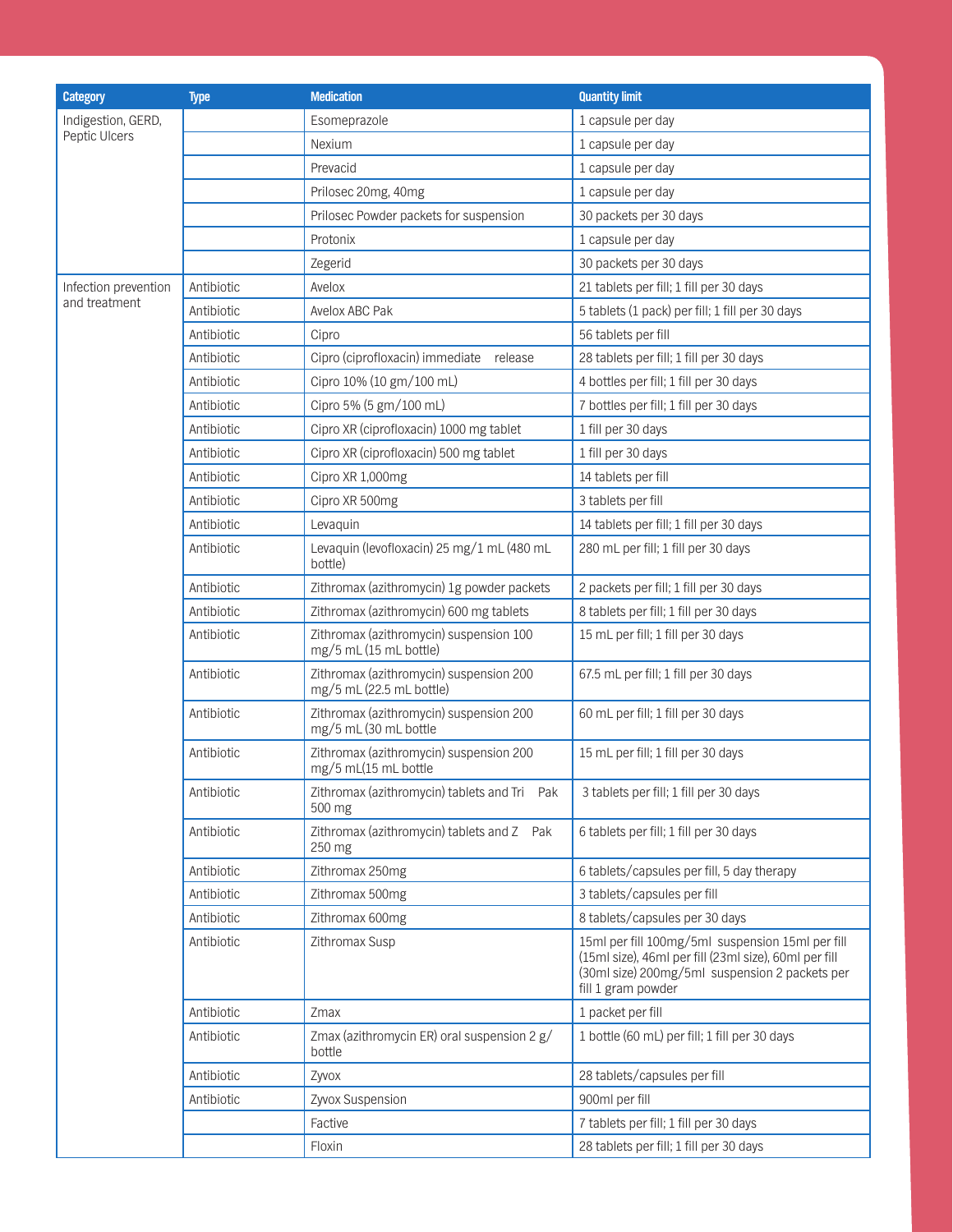| <b>Category</b>      | <b>Type</b>    | <b>Medication</b>                                                     | <b>Quantity limit</b>                                                             |
|----------------------|----------------|-----------------------------------------------------------------------|-----------------------------------------------------------------------------------|
| Infection prevention |                | Influenza virus vaccine                                               | 2 fills per 180 days                                                              |
| and treatment        |                | Noroxin                                                               | 42 tablets per fill; 1 fill per 30 days                                           |
|                      |                | Qualaquin                                                             | 42 capsules per 365 days                                                          |
|                      |                | Relenza Diskhaler                                                     | 1 pkg (20 ea) per dispensing (Age 7 and older. No<br>mail service for this drug.) |
|                      |                | Sivextro                                                              | 6 tablets per fill                                                                |
|                      |                | Tamiflu (oseltamivir) capsule 45mg                                    | 10 per fill                                                                       |
|                      |                | Tamiflu (oseltamivir) capsule 75mg                                    | 10 per fill                                                                       |
|                      |                | Tamiflu (oseltamivir) capsules 30mg                                   | 20 per fill                                                                       |
|                      |                | Tamiflu Suspension                                                    | 180 mL per fill                                                                   |
|                      |                | Viread 150 mg, 200 mg, 250 mg, 300 mg                                 | 1 tablet per day                                                                  |
|                      |                | Viread 40 mg/1 gm 8 gm per day                                        | four 60 g bottles for 30 days                                                     |
|                      |                | Zovirax Cream                                                         | 5 grams per fill; 1 fill per 30 days                                              |
| Mental Health        | Antidepressant | Aplenzin                                                              | 1 tablet per day                                                                  |
|                      |                | Brintellix 20mg                                                       | 1 tablet per day                                                                  |
|                      |                | Celexa (citalopram) 10mg/5ml                                          | 600ml/30 days                                                                     |
|                      |                | Celexa (citalopram) 40mg tabs                                         | 1 tablet per day                                                                  |
|                      |                | Celexa Suspension                                                     | 600ml per 30 days                                                                 |
|                      |                | Cymbalta 20mg, 60mg                                                   | 2 capsules per day                                                                |
|                      |                | Daytrana                                                              | 30 patches per 30 days                                                            |
|                      |                | Desvenlafaxine ER 100mg                                               | 1 tablet per day                                                                  |
|                      |                | Effexor XR 150mg                                                      | 1 capsule per day                                                                 |
|                      |                | Fetzima                                                               | 1 capsule per day                                                                 |
|                      |                | Fluoxetine (Prozac) 20mg/5ml                                          | 600ml per 30 days                                                                 |
|                      |                | Fluoxetine (Prozac) 40mg                                              | 2 capsules per day                                                                |
|                      |                | Fluoxetine HCL 60mg tablet                                            | 1 tablet per day                                                                  |
|                      |                | Fluvoxamine                                                           | 2 capsules per day                                                                |
|                      |                | Forfivo XL 450mg                                                      | 1 tablet per day                                                                  |
|                      |                | Khedezla                                                              | 1 tablet per day                                                                  |
|                      |                | Lexapro 20mg                                                          | 1 tablet per day                                                                  |
|                      |                | Lexapro 5mg/5ml Soln                                                  | 600ml per 30 days                                                                 |
|                      |                | Luvox CR (fluvoxamine) 100mg, 150mg                                   | 2 capsules per day                                                                |
|                      |                | Mevacor 40mg                                                          | 2 tablets per day                                                                 |
|                      |                | Paxil                                                                 | 1.5 tablets per day                                                               |
|                      |                | Paxil CR 25mg, 37.5mg                                                 | 2 tablets per day                                                                 |
|                      |                | Paxil Suspension                                                      | 30 mL per day                                                                     |
|                      |                | Pexeva                                                                | 2 tablets per day                                                                 |
|                      |                | Prozac weekly 90mg                                                    | 4 capsules per 30 days                                                            |
|                      |                | Venlafaxine Extended Release tablets/<br>capsules 150mg, 225mg        | 1 tablet/capsule per day                                                          |
|                      |                | Venlafaxine immediate-release 25 mg, 37.5 mg,<br>50 mg, 75 mg, 100 mg | 3 tablets per day                                                                 |
|                      |                | Viibryd (vilazodone) 40 mg*                                           | 1 tablet per day                                                                  |
|                      |                | Viibryd (vilazodone) titration pack                                   | 1 pack per year                                                                   |
|                      |                | Wellbutrin 100 mg*                                                    | 4.5 tablets per day                                                               |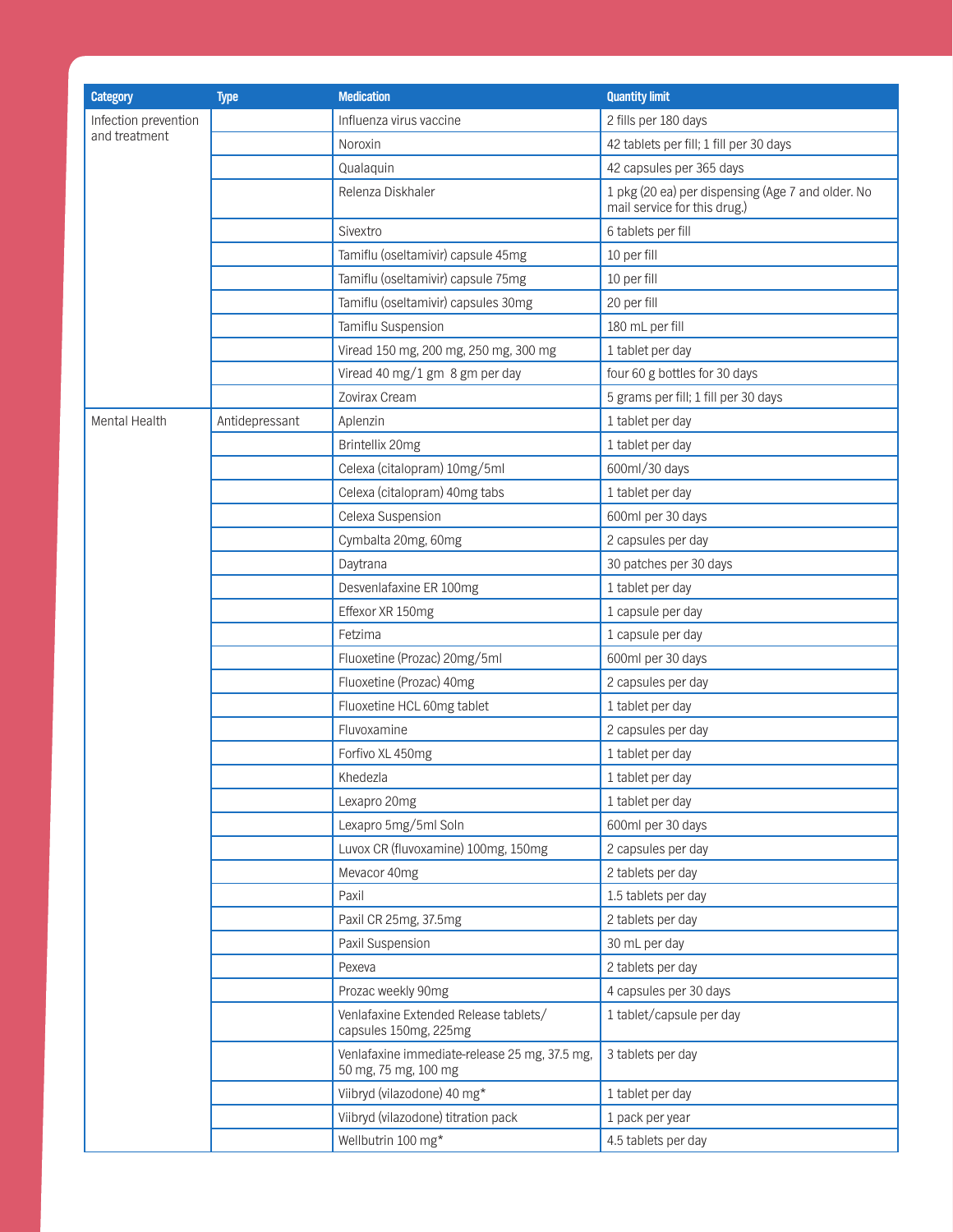| <b>Category</b>      | <b>Type</b>        | <b>Medication</b>                                      | <b>Quantity limit</b>                                                       |
|----------------------|--------------------|--------------------------------------------------------|-----------------------------------------------------------------------------|
| <b>Mental Health</b> |                    | Wellbutrin XL 300mg                                    | 1 tablet per day                                                            |
|                      |                    | Zoloft 100mg                                           | 2 tablets per day                                                           |
|                      |                    | Zoloft 20mg/ml                                         | 300ml per 30 days                                                           |
| Migraine Medication  |                    | Sumavel DosePro                                        | 4 syringes per 30 days                                                      |
| Miscellaneous        |                    | Esbriet                                                | 9 capsules per day                                                          |
| Respiratory          |                    | Ofev                                                   | 2 capsules per day                                                          |
| Multiple Sclerosis   |                    | Ampyra                                                 | 2 tablets per day                                                           |
|                      |                    | Aubagio                                                | 1 tablet per day                                                            |
|                      |                    | Gilenya                                                | 1 capsule per day                                                           |
|                      |                    | Tecfidera                                              | 120mg one fill limit of 14 capsules<br>240mg 60 capsules per 30 days        |
| Nausea/Vomiting      |                    | Diclegis                                               | 4 tablets per day                                                           |
| Omega 3 Fatty Acid   |                    | Epanova                                                | 4 capsules per day                                                          |
|                      |                    | Lovaza                                                 | 4 capsules per day                                                          |
|                      |                    | Vascepa                                                | 4 capsules per day                                                          |
| Opioid Dependence    |                    | Evzio                                                  | 2 auto injectors per 30 days                                                |
|                      |                    | Suboxone                                               | Initial 3 months: 24mg/6mg per day<br>Maintenance: 16mg/4mg per day         |
|                      |                    | Subutex 2mg                                            | 12 tablets/capsules per 90 days                                             |
|                      |                    | Subutex 8mg                                            | 8 tablets/capsules per 90 days                                              |
|                      |                    | Zubsolv                                                | Initial 3 months: 17.1mg/4.2mg per day<br>Maintenance: 11.4mg/2.8mg per day |
| Osteoporosis         |                    | Actonel 150mg                                          | 1 tablet per day                                                            |
|                      |                    | Actonel 35mg                                           | 4 tablets per 28 days                                                       |
|                      |                    | Actonel 5mg, 30mg                                      | 1 tablet per day                                                            |
|                      |                    | Atelvia                                                | 4 tablets per 28 days                                                       |
|                      |                    | <b>Binosto</b>                                         | 4 tablets per 28 days                                                       |
|                      |                    | Boniva 2.5mg                                           | 1 tablet per day                                                            |
|                      |                    | Boniva 150mg                                           | 1 tablet per 28 days                                                        |
|                      |                    | Fosamax                                                | 300ml per 30 days 70mg/75ml                                                 |
|                      |                    | Fosamax 35mg, 70mg                                     | 4 tablets per 28 days                                                       |
|                      |                    | Fosamax 5mg, 10mg, 40mg                                | 1 tablet per day                                                            |
|                      |                    | Fosamax Plus D                                         | 4 tablets per 28 days                                                       |
|                      |                    | Miacalcin Nasal Spray 3.7ml                            | 1 bottle per 30 days                                                        |
|                      |                    | Prolia (16mg)                                          | 2 injections per year                                                       |
|                      |                    | Forteo                                                 | 1 pen per 28 days                                                           |
| Pain Relief          | Migraine           | Amerge* This includes all drugs in this class          | 9 tablets per 30 days                                                       |
|                      | Migraine           | Axert* This includes all drugs in this class           | 9 tablets per 30 days                                                       |
|                      | Narcotic Analgesic | Actiq                                                  | 120 units per 30 days                                                       |
|                      | Narcotic Analgesic | APAP/Caf/Dihydrocodeine (Panlor DC)                    | 11 capsules per day                                                         |
|                      | Narcotic Analgesic | APAP/Caf/Dihydrocodeine<br>(Panlor SS, Zerlor)         | 5 tablets per day                                                           |
|                      | Narcotic Analgesic | APAP/codeine (Vopac 650-300)                           | 6 tablets per day                                                           |
|                      | Narcotic Analgesic | APAP/codeine (Tylenol with Codeine)                    | 13 tablets per day                                                          |
|                      | Narcotic Analgesic | APAP/codeine Susp or Elixir<br>(Capital with Codeine)" | 1,200ml per 30 days                                                         |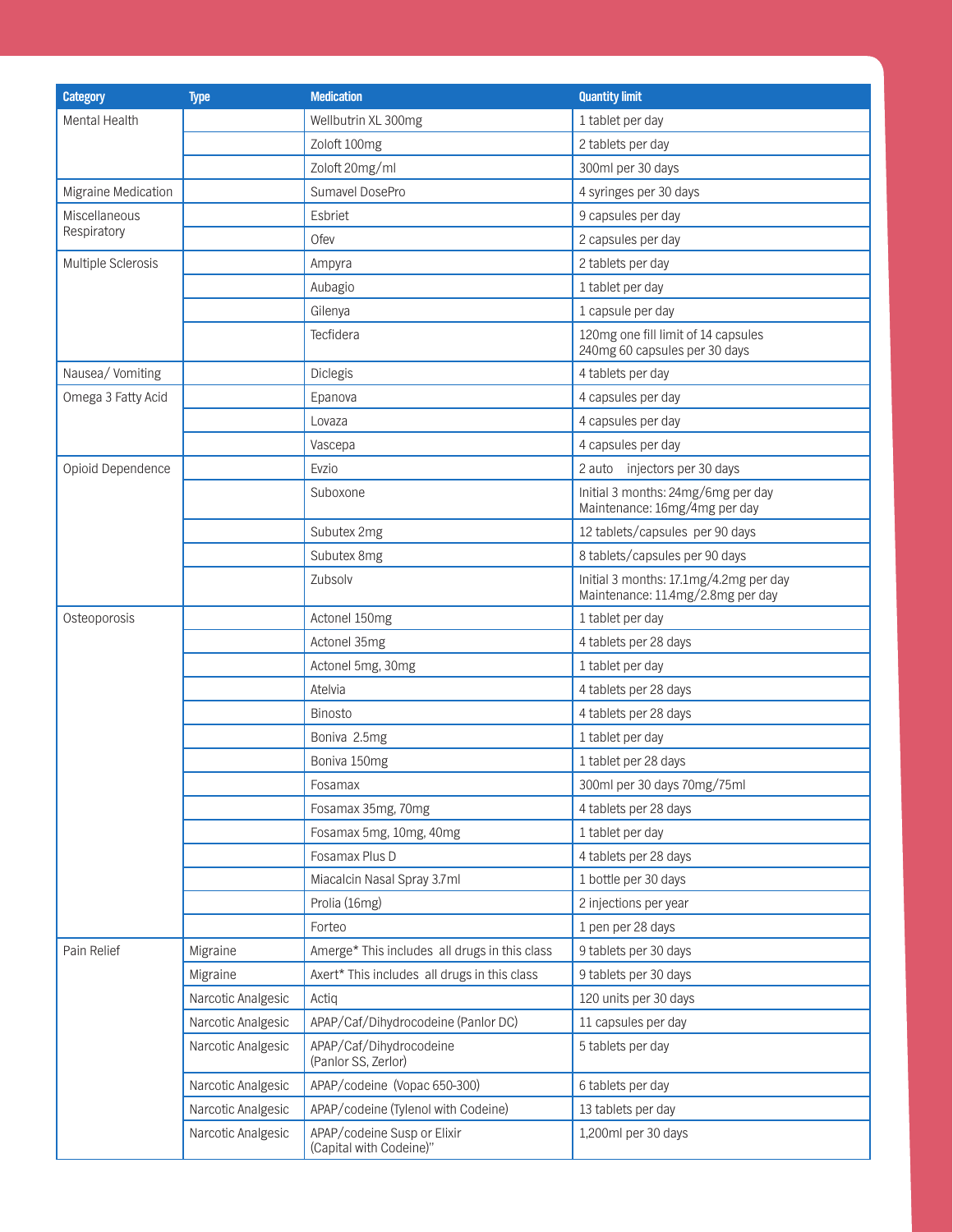| <b>Category</b> | <b>Type</b>                                   | <b>Medication</b>                                           | <b>Quantity limit</b>                                   |
|-----------------|-----------------------------------------------|-------------------------------------------------------------|---------------------------------------------------------|
| Pain Relief     | Narcotic Analgesic                            | Avinza 120mg                                                | 6 capsules per day                                      |
|                 | Narcotic Analgesic                            | Avinza 30mg, 60mg, 90mg                                     | 4 capsules per 30 days                                  |
|                 | Transmucosal<br>Immediate-Release<br>Fentanyl | Abstral                                                     | 6 sublingual tablets per day                            |
|                 |                                               | Butalbital/APAP/Caffeine/Codeine<br>(Fioricet with Codeine) | 6 tablets/capsules per day                              |
|                 |                                               | Cambia                                                      | 9 packets per 30 days                                   |
|                 |                                               | Celebrex 100mg, 200mg                                       | 2 capsules per day                                      |
|                 |                                               | Celebrex 400mg                                              | 1 capsule per day                                       |
|                 |                                               | Combunox                                                    | 4 tablets/capsules/day AND 28 tablets/<br>capsules/fill |
|                 |                                               | <b>Duexis</b>                                               | 3 tablets per day                                       |
|                 |                                               | Duragesic 12.5mg, 25mg, 50mg                                | 15 units per 30 days                                    |
|                 |                                               | Duragesic 75mg, 100mg                                       | 30 units per 30 days                                    |
|                 |                                               | Embeda                                                      | 2 capsules per day                                      |
|                 |                                               | Fentany (Actiq)                                             | 2 tablets per day                                       |
|                 |                                               | Fentanyl (Duragesic 12mcg/hr,<br>25mcg/hr, 50mcg/hr)        | 15 units per 30 days                                    |
|                 |                                               | Fentanyl (Duragesic 75mcg/hr, 100mcg/hr)                    | 15 units per 30 days                                    |
|                 |                                               | Fentanyl (Fentora)                                          | 120 units per 30 days                                   |
|                 |                                               | Frova* This includes all drugs in this class                | 9 tablets per 30 days                                   |
|                 |                                               | Hydrocodone/APAP (Hycet)                                    | 3,600ml per 30 days                                     |
|                 |                                               | Hydrocodone/APAP (Lortab)                                   | 1,200ml per 30 days                                     |
|                 |                                               | Hydrocodone/APAP (Maxidone, Vicodin ES)                     | 5 tablets per day                                       |
|                 |                                               | Hydrocodone/APAP (Norco)                                    | 12 tablets per day                                      |
|                 |                                               | Hydrocodone/APAP (Zamicet)                                  | 2,700ml per 30 days                                     |
|                 |                                               | Hydrocodone/APAP (Lorcet HD, Lortab,<br>Vicodin)            | 8 tablets per day                                       |
|                 |                                               | Hydrocodone/APAP<br>(Lorcet, Lorcet Plus, Vicodin HP)       | 6 tablets per day                                       |
|                 |                                               | Hydrocodone/APAP<br>(Xodol 10-300, 5-300, 7.5-300)          | 13 tablets per day                                      |
|                 |                                               | Hydrocodone/APAP<br>(Zydone 10-400, 7.5-400, 5-400)         | 10 tablets per day                                      |
|                 |                                               | Hydrocodone/Ibuprofen<br>(Reprexain, Vicoprofen)            | 16 tablets per day                                      |
|                 |                                               | Hysignla                                                    | 2 tablets per day                                       |
|                 |                                               | Imitrex injection                                           | 4 injections per 30 days                                |
|                 |                                               | Imitrex nasal inhaler                                       | 6 nasal inhalers per 30 days                            |
|                 |                                               | Imitrex* This includes all drugs in this class              | 9 tablets per 30 days                                   |
|                 |                                               | Kadian 100mg, 200mg, 130mg, 150mg                           | 6 capsules per day                                      |
|                 |                                               | Kadian 10mg, 20mg, 30mg, 40mg, 50mg,<br>60mg, 70mg 80mg     | 2 capsules per day                                      |
|                 |                                               | Magnacet                                                    | 10 tablets per day                                      |
|                 |                                               | Maxalt* This includes all drugs in this class               | 9 tablets per 30 days                                   |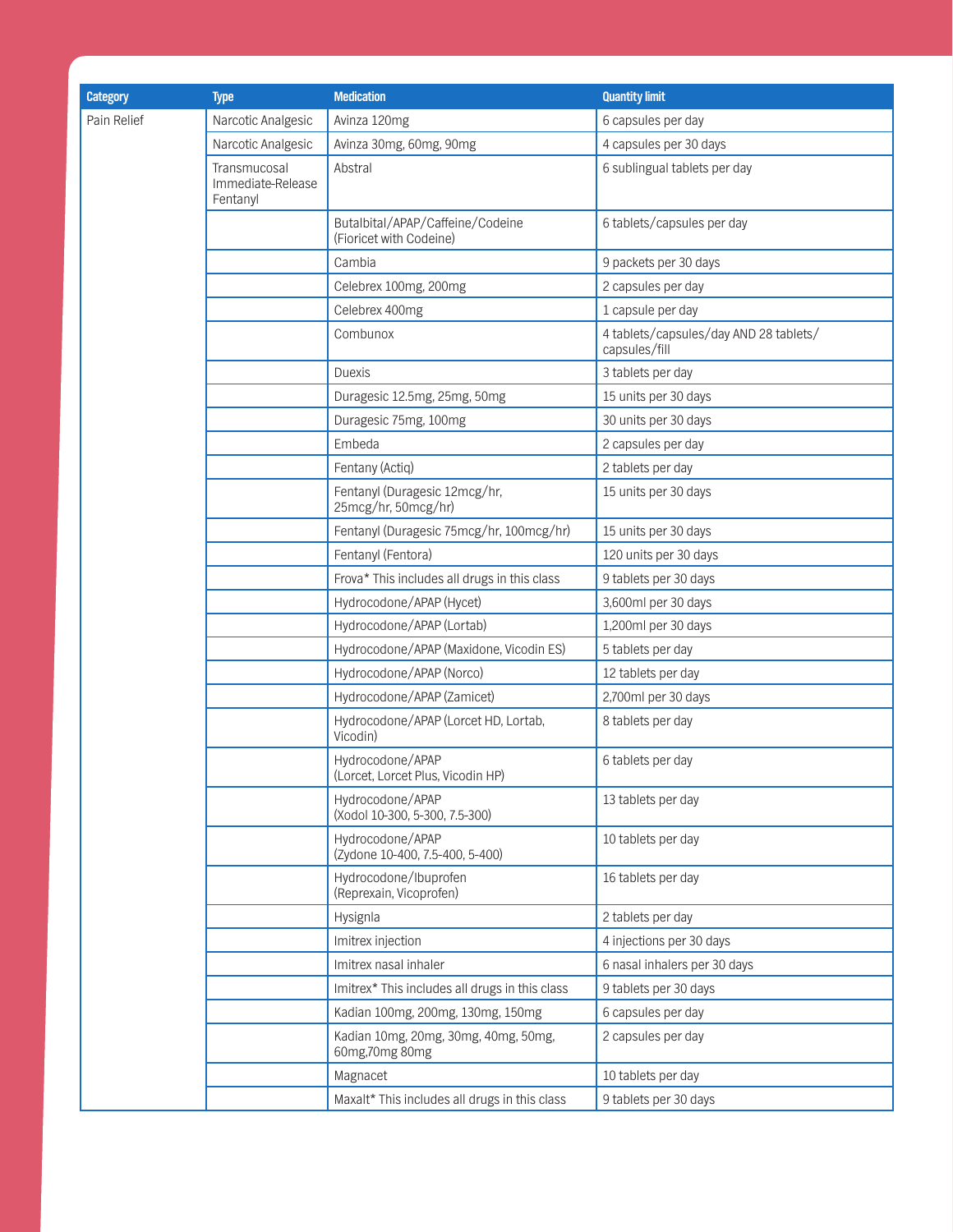| <b>Category</b> | <b>Type</b> | <b>Medication</b>                                                    | <b>Quantity limit</b>                                         |
|-----------------|-------------|----------------------------------------------------------------------|---------------------------------------------------------------|
| Pain Relief     |             | Maxalt-MLT* This includes all drugs in this                          | 9 tablets per 30 days                                         |
|                 |             | class                                                                |                                                               |
|                 |             | Migranal nasal inhaler                                               | 1 kit = 8 canisters per 30 days                               |
|                 |             | Mobic                                                                | 1 tablet per day                                              |
|                 |             | Morphine sulfate (Avinza 30mg, 45mg, 60mg)                           | 1 capsule per day                                             |
|                 |             | Morphine sulfate (Avinza 75mg, 90mg, 120mg)                          | 2 capsules per day                                            |
|                 |             | Morphine sulfate (Kadian 10mg, 20mg, 30mg,<br>50mg, 60mg)            | 2 capsules per day                                            |
|                 |             | Morphine sulfate (MS Contin 200mg)                                   | 2 tablets per day                                             |
|                 |             | Morphine sulfate (MS Contin, Oramorph SR<br>15mg, 30mg, 60mg, 100mg) | 3 tablets per day                                             |
|                 |             | Morphine sulfate (Roxanol)                                           | 300ml per 30 days                                             |
|                 |             | Nucynta 100mg                                                        | 181 tablets/capsules per 30 days                              |
|                 |             | Nucynta 50mg, 75mg                                                   | 362 tablets per 30 days                                       |
|                 |             | Nucynta 75mg                                                         | 242 tablets per 30 days                                       |
|                 |             | Nucynta ER                                                           | 2 tablets per day                                             |
|                 |             | Onsolis                                                              | 120 tablets/capsules per 30 days                              |
|                 |             | Opana ER 7.5mg, 10mg, 15mg, 20mg, 30mg                               | 120 per 30 days                                               |
|                 |             | Opana ER 40mg                                                        | 6 tablets per day                                             |
|                 |             | Oxycodone ER 10mg, 15mg, 20mg,<br>30mg, 40mg                         | 2 tablets per day                                             |
|                 |             | Oxycodone ER 60mg, 80mg                                              | 6 tablets per day                                             |
|                 |             | Oxycodone/IBU (Combunox)                                             | 4 tablets/capsules/day AND 28 tablets/<br>capsules/fill       |
|                 |             | Oxymorphone (Opana ER <40mg)                                         | 6 tablets per day                                             |
|                 |             | Oxymorphone (Opana ER 40mg)                                          | 2 tablets per day                                             |
|                 |             | Percocet 10/325                                                      | 12 tablets per day                                            |
|                 |             | Percocet 10/600mg                                                    | 6 tablets per day                                             |
|                 |             | Percocet 2.5/325                                                     | 12 tablets per day                                            |
|                 |             | Percocet 5/325                                                       | 12 tablets per day                                            |
|                 |             | Percocet 7.5/325                                                     | 12 tablets per day                                            |
|                 |             | Percocet 7.5/500                                                     | 8 tablets per day                                             |
|                 |             | Primlev                                                              | 400 tablets per 30 days                                       |
|                 |             | Relpax* This includes all drugs in this class                        | 9 tablets per 30 days                                         |
|                 |             | Roxicet 5/325 tablets                                                | 12 tablets per day                                            |
|                 |             | Roxicet 5/500                                                        | 8 capsules per day                                            |
|                 |             | Roxicet solution                                                     | 1800 mL per 30 days                                           |
|                 |             | Rybix ODT 50mg tablet                                                | 8 tablets per day                                             |
|                 |             | Savella                                                              | 60 tablets/capsules per 30 days,<br>1 titration pack per year |
|                 |             | Stadol nasal spray                                                   | 2 bottle per 30 days                                          |
|                 |             | Targiniq ER                                                          | 2 tablets per day                                             |
|                 |             | Tivorbex                                                             | 3 capsules per day                                            |
|                 |             | Toradol                                                              | 20 tablets/capsules per 30 days                               |
|                 |             | Toradol injections                                                   | 60mg/30 days                                                  |
|                 |             | Tramadol (Ultram)                                                    | 8 tablets per day                                             |
|                 |             | Tramadol ER (Ryzolt, Ultram ER)                                      | 1 tablet/capsule per day                                      |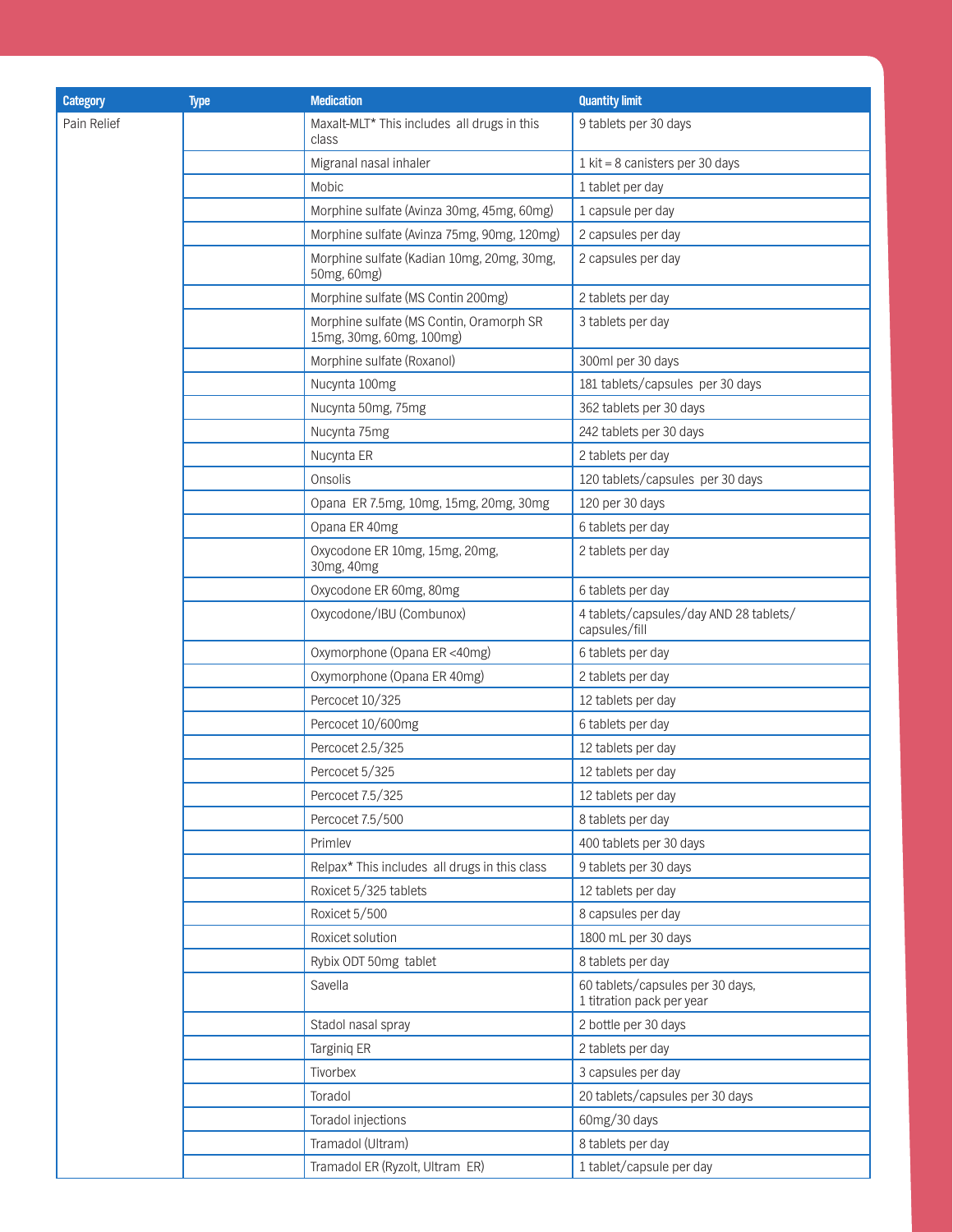| <b>Category</b>                         | <b>Type</b>       | <b>Medication</b>                               | <b>Quantity limit</b>                                                                                                                                                                         |
|-----------------------------------------|-------------------|-------------------------------------------------|-----------------------------------------------------------------------------------------------------------------------------------------------------------------------------------------------|
| Pain Relief                             |                   | Tramadol/APAP (Ultracet)                        | 300 per 30 days                                                                                                                                                                               |
|                                         |                   | Treximet* This includes all drugs in this class | 9 tablets per 30 days                                                                                                                                                                         |
|                                         |                   | <b>Trezix</b>                                   | 10 capsules per day                                                                                                                                                                           |
|                                         |                   | Tylox                                           | 8 capsules per day                                                                                                                                                                            |
|                                         |                   | Vimovo                                          | 2 tablets per day                                                                                                                                                                             |
|                                         |                   | Xartemis XR 7.5-325mg                           | 4 tablets per day                                                                                                                                                                             |
|                                         |                   | Xolox                                           | 240 tablets per 30 days                                                                                                                                                                       |
|                                         |                   | Zecuity                                         | 4 patches                                                                                                                                                                                     |
|                                         |                   | Zohydro ER                                      | 10mg, 15mg, 20mg - 2 capsules per day<br>30mg, 40mg, 50mg - 4 capsules per day                                                                                                                |
|                                         |                   | Zomig nasal spray                               | 6 inhaler per 30 days                                                                                                                                                                         |
|                                         |                   | Zomig* This includes all drugs in this class    | 9 tablets per 30 days                                                                                                                                                                         |
|                                         |                   | Zorvolex 18mg, 35mg                             | 3 tablets per day                                                                                                                                                                             |
| Parkinson's Disease                     |                   | Neupro                                          | 30 patches per 30 days                                                                                                                                                                        |
| Psoriasis                               |                   | Stelara                                         | 1 vial/syringe (45mg/0.5ml or 90mg/1ml) per<br>84 days (12 weeks). 1 additional vial/syringe<br>(45mg/0.5ml or 90mg/1ml) one time only for the<br>first 84 days (12 weeks) for initial dosing |
| <b>Seizures</b>                         |                   | Diastat Rectal Gel                              | 2 syringes per fill; 5 fills per 30 days                                                                                                                                                      |
| Seizures/<br>Fibromyalgia/Nerve<br>Pain |                   | Lyrica                                          | 25mg, 50mg, 100mg, 150mg, 200mg of<br>90 caps per 30 days, 75mg, 225mg, 300mg limit of<br>60 caps per 30 days Oral solution 20mg/ml limit of<br>900ml per 30 days                             |
| Skin Condition                          | Actinic Keratosis | Aldara                                          | 12 packets per 28 days                                                                                                                                                                        |
|                                         |                   | Entyvio                                         | 1 vial per 56 days                                                                                                                                                                            |
|                                         |                   | Otezla 30mg                                     | 2 tablets per day                                                                                                                                                                             |
|                                         |                   | Otezla Starter Pack                             | 1 pack (14 day supply, one time fill)                                                                                                                                                         |
|                                         |                   | Picato                                          | 0.015% gel 1 carton per 90 days<br>0.05% gel 1 carton per 90 days                                                                                                                             |
|                                         |                   | Solaraze                                        | 1 dose per day                                                                                                                                                                                |
|                                         |                   | Zyclara                                         | 14 packets per 28 days                                                                                                                                                                        |
|                                         |                   | Zyclara 3.75% Cream Pump                        | 1 pump bottle per 28 days                                                                                                                                                                     |
| Sleep Aid                               | Insomnia          | Ambien                                          | 1 tablet per day                                                                                                                                                                              |
|                                         | Insomnia          | Ambien CR                                       | 1 tablet per day                                                                                                                                                                              |
|                                         |                   | Belsomra                                        | 1 tablet per day                                                                                                                                                                              |
|                                         |                   | Edluar                                          | 1 tablet per day                                                                                                                                                                              |
|                                         |                   | Intermezzo                                      | 1 tablet per day                                                                                                                                                                              |
|                                         |                   | Lunesta                                         | 1 tablet per day                                                                                                                                                                              |
|                                         |                   | Rozerem                                         | 1 tablet per day                                                                                                                                                                              |
|                                         |                   | Silenor                                         | 1 tablet per day                                                                                                                                                                              |
|                                         |                   | Sonata                                          | 1 capsule per day                                                                                                                                                                             |
|                                         |                   | Xyrem                                           | 18mL per day                                                                                                                                                                                  |
|                                         |                   | Zolpimist                                       | 1 bottle (60 sprays) per 30 days                                                                                                                                                              |
| Smoking Cessation                       |                   | Buproban                                        | 2 tablets per day                                                                                                                                                                             |
|                                         |                   | Bupropion                                       | 2 tablets per day                                                                                                                                                                             |
|                                         |                   | Chantix                                         | 2 tablets per day and one starter pack per year                                                                                                                                               |
|                                         |                   | Zyban                                           | 2 tablets per day                                                                                                                                                                             |